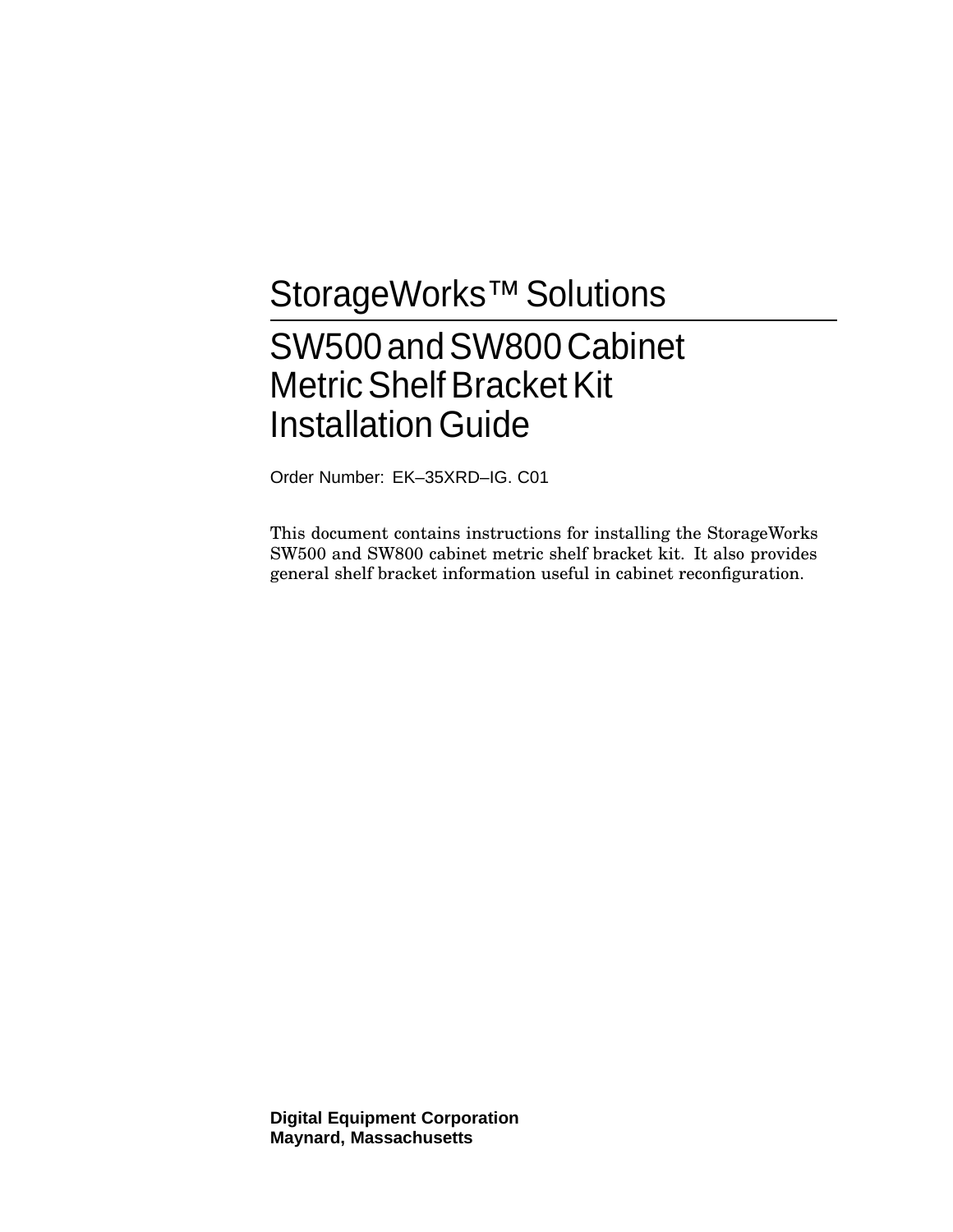#### **June 1994**

While Digital believes the information included in this publication is correct as of the date of publication, it is subject to change without notice.

Digital Equipment Corporation makes no representations that the interconnection of its products in the manner described in this document will not infringe existing or future patent rights, nor do the descriptions contained in this document imply the granting of licenses to make, use, or sell equipment or software in accordance with the description.

© Digital Equipment Corporation 1994 Printed in U.S.A. All Rights Reserved.

**NOTE:** This equipment generates, uses, and may emit radio frequency energy. The equipment has been type tested and found to comply with the limits for a Class A digital device pursuant to Part 15 of the FCC rules. These limits are designed to provide reasonable protection against harmful interference in a residential installation.

StorageWorks and the DIGITAL logo are trademarks of Digital Equipment Corporation.

This document was prepared using VAX DOCUMENT Version 2.1.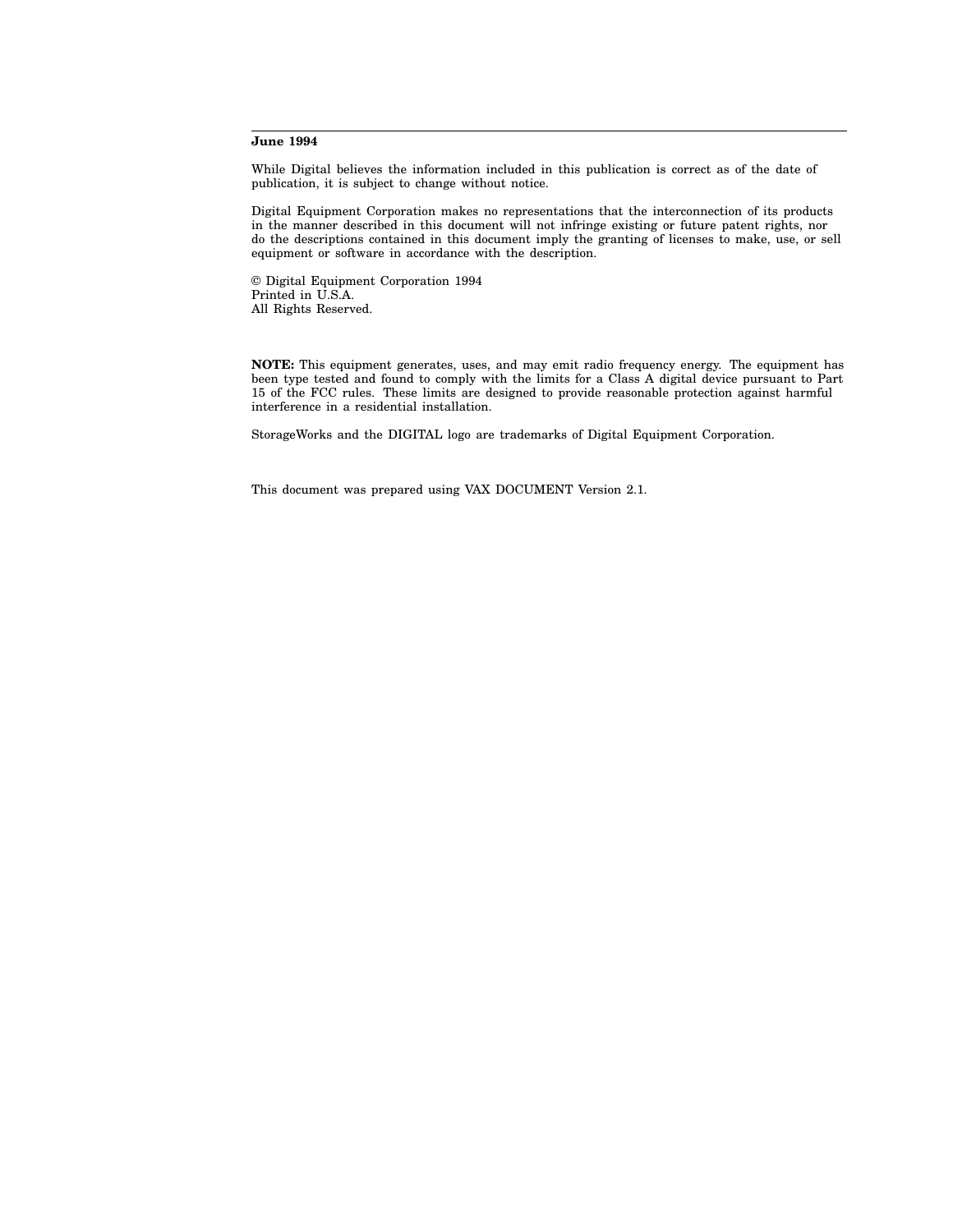# **Contents**

| 2   |                                                        |    |
|-----|--------------------------------------------------------|----|
| 3   |                                                        |    |
| 3.1 | Screw-Mounted Shelf Brackets                           |    |
| 3.2 | Tab-Mounted Shelf Brackets                             |    |
| 3.3 | Horizontal Cabinet Brackets on the Vertical Slots      |    |
| 4   |                                                        | 2  |
| 5   |                                                        | 3  |
| 6   |                                                        | 3  |
| 6.1 |                                                        | 4  |
| 7   |                                                        | 5  |
| 7.1 | Installing Horizontal Shelf Brackets with Screw Mounts | 5  |
| 7.2 |                                                        | 9  |
| 8   |                                                        | 13 |
| 8.1 |                                                        | 13 |
| 8.2 | Determining Cabinet Configurations                     | 14 |
| 8.3 |                                                        | 14 |
| 8.4 | Installing Vertical Shelves with Screw Mounts          | 15 |
| 8.5 | Installing Vertical Shelves with Tab Mounts            | 19 |
| 9   |                                                        | 23 |

# **Figures**

| $\mathbf{1}$   | Exterior Cabinet Panel Removal and Installation | 4  |
|----------------|-------------------------------------------------|----|
| 2              |                                                 | 7  |
| 3              | Rear Horizontal Shelf Bracket Installation      | 8  |
| $\overline{4}$ | Front Horizontal Shelf Bracket Installation     | 11 |
| 5              | Rear Horizontal Shelf Bracket Installation      | 12 |
| 6              | A Two-Piece Horizontal Cabinet Bracket          | 13 |
| $\overline{7}$ | A One-Piece Horizontal Cabinet Bracket          | 14 |
| 8              |                                                 | 17 |
| 9              | Rear Vertical Shelf Bracket Installation        | 18 |
| 10             |                                                 | 21 |
| 11             | Rear Vertical Shelf Bracket Installation        | 22 |
|                |                                                 |    |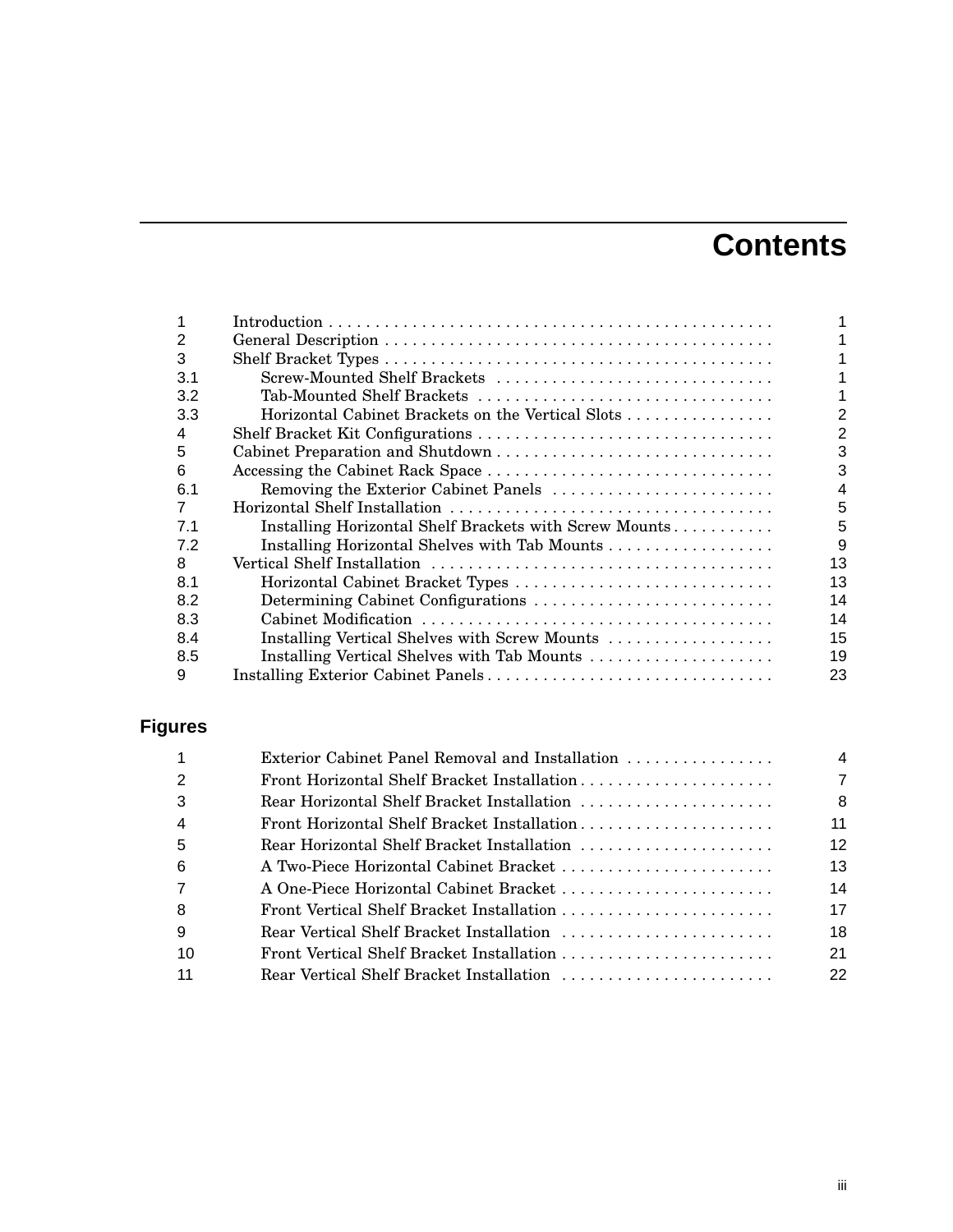# **Tables**

|     | SW500 and SW800 Metric Shelf Screw-Mounted Bracket Kit Parts |                |
|-----|--------------------------------------------------------------|----------------|
|     |                                                              | $\mathfrak{p}$ |
|     | SW500 and SW800 Metric Shelf Tab-Mounted Bracket Kit Parts   |                |
|     |                                                              | 3              |
| 3   | Horizontal Shelf Stop Bracket Positions                      | 6              |
| 4   | Horizontal Shelf Locking Bracket Part Numbers                | 6              |
| 5   | Horizontal Shelf Stop Bracket Positions                      | $\mathbf{Q}$   |
| -6  | Horizontal Shelf Locking Bracket Part Numbers                | 10             |
|     | Determining Cabinet Configurations                           | 14             |
| 8   |                                                              | 16             |
| 9   | Vertical Shelf Locking Bracket Part Numbers                  | 16             |
| -10 |                                                              | 19             |
|     |                                                              | 20             |
|     |                                                              |                |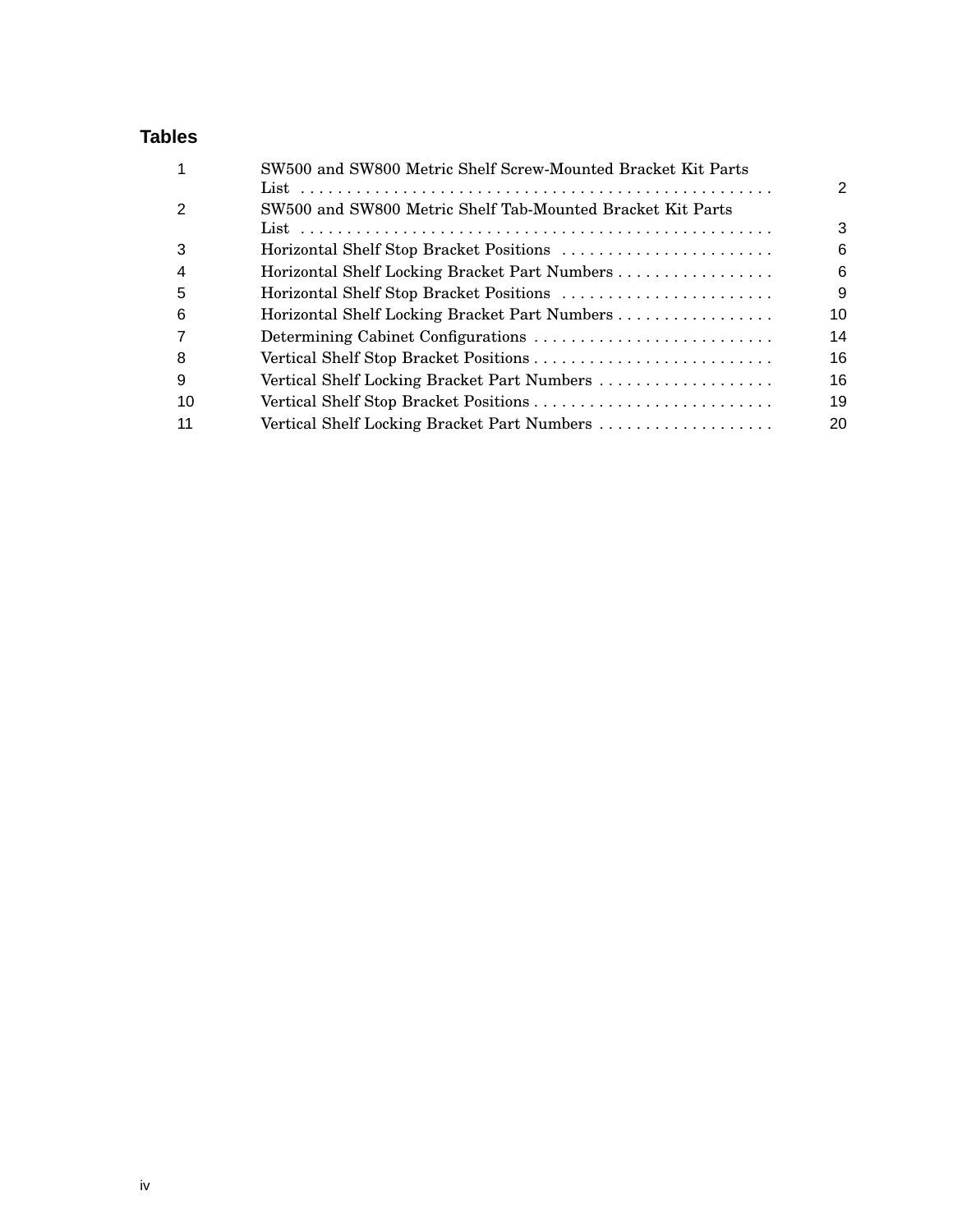## **1 Introduction**

This document describes the installation of the StorageWorks™ SW500 and SW800 cabinet metric shelf bracket kit. Procedures for horizontal and vertical front and rear shelf bracket installation are presented. There are two types of shelf brackets: shelf brackets with screw mounts and shelf brackets with tab mounts.

# **2 General Description**

**Note**

In the following descriptions and procedures, the terms *front* and *rear* are references to locations in the cabinet. The terms *inner* and *outer* are references to positions on the shelf brackets.

Each metric bracket set consists of a pair of shelf brackets, stop brackets, and locking brackets. See Figure 2 for examples of these components.

There are two types of shelf brackets: shelf brackets with screw mounts and shelf brackets with tab mounts.

The stop brackets are attached to the inner portion of the shelf brackets to position the shelf within the brackets. The locking brackets fix the shelf in place. Various combinations of stop positions and locking bracket sizes are necessary to situate a particular shelf for proper clearance from the cabinet doors.

The shelf bracket and stop bracket parts are used to mount all types of StorageWorks shelves in all locations. The bracket set for shelves mounted in various positions in the cabinet differs only in that the locking brackets are unique parts sized for specific cabinet positions.

# **3 Shelf Bracket Types**

SW500 and SW800 cabinets can come preconfigured with screw-mounted or tab-mounted shelf brackets. Cabinets that have been field modified can contain both types of shelf brackets. See the following descriptions to determine your cabinet configuration.

## **3.1 Screw-Mounted Shelf Brackets**

A typical screw-mounted bracket set is shown in Figures 2 and 8. The shelf bracket used in this set can be identified by the two screw holes between the front of the bracket and the stop bracket screw holes.

In the horizontal position, the screw-mounted brackets are attached to the vertical cabinet rails with six screws. In the vertical position, the screw-mounted brackets are attached to the horizontal cabinet bracket with six screws.

## **3.2 Tab-Mounted Shelf Brackets**

A typical tab-mounted bracket set is shown in Figures 4 and 10. The shelf bracket used in this set can be identified by the formed metal slot with four mounting tabs between the front of the bracket and the stop bracket screw holes.

In the horizontal position, the tab-mounted brackets are attached to the vertical cabinet rails with four M5 KEP nuts and four mounting tabs. In the vertical position, the tab-mounted brackets are attached to the horizontal cabinet bracket with four M5 KEP nuts and four mounting tabs.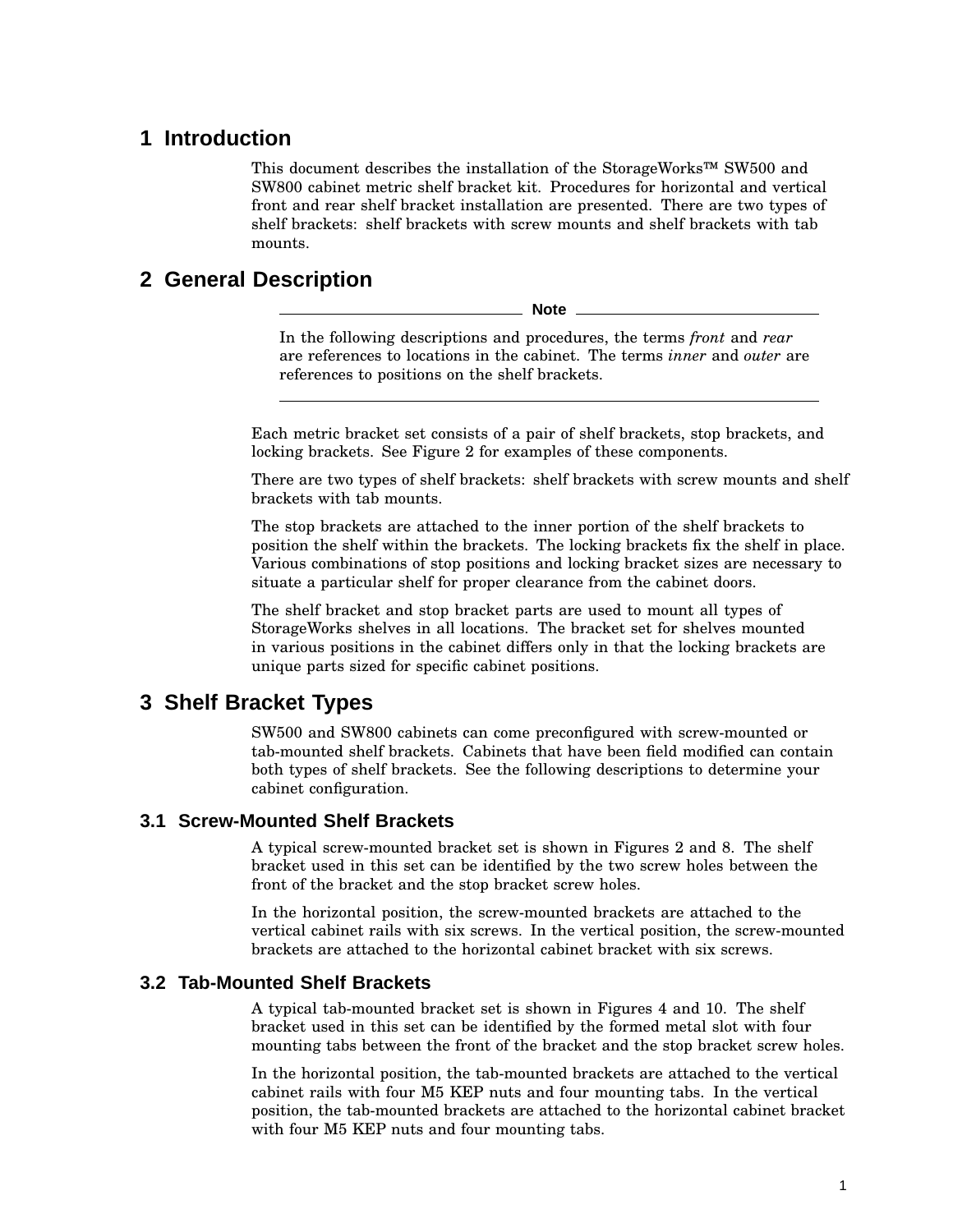## **3.3 Horizontal Cabinet Brackets on the Vertical Slots**

Before installing a shelf bracket kit in the vertical position in a SW800 cabinet, determine the type of horizontal cabinet bracket. The type of horizontal cabinet bracket determines which type of shelf bracket kit is compatible.

There are two types of horizontal cabinet brackets; a set of two narrow brackets or a one-piece bracket:

- Type 1: Two narrow brackets, one attached to the front vertical cabinet rails and the other attached to the interior vertical rails. The rear bracket has two holes with captive floating nuts. Type 1 horizontal cabinet brackets accept only screw-mounted shelf brackets. To install tab-mounted shelf brackets in a cabinet with type 1 horizontal cabinet brackets, see Section 8.2 for cabinet configuration differences and Section 8.3 for cabinet modification procedures.
- Type 2: A one-piece bracket that attaches to the vertical cabinet rails and has four holes at the rear where the shelf bracket's mounting tabs are inserted. The type 2 horizontal cabinet bracket accepts either the screw-mounted or tab-mounted brackets.

# **4 Shelf Bracket Kit Configurations**

Before mounting the metric shelf bracket kit, check the contents of the bracket kit against the parts list. See Table 1 for the SW500 and SW800 Metric Shelf Screw-Mounted Bracket Kit Parts List. See Table 2 for the SW500 and SW800 Metric Shelf Tab-Mounted Bracket Kit Parts List.

| Kit Part Number 70–30092–05 |                                        |                |  |
|-----------------------------|----------------------------------------|----------------|--|
| <b>Digital Part Number</b>  | <b>Description</b>                     | Quantity       |  |
| 74-46442-01                 | Shelf mounting bracket                 | 2              |  |
| 74-46441-01                 | Front shelf locking bracket            | $\overline{2}$ |  |
| 74–46441–02                 | Front shelf locking bracket            | $\mathbf 2$    |  |
| 74–46441–03                 | Front shelf locking bracket (not used) | $\mathbf 2$    |  |
| 74–46439–01                 | Rear shelf locking bracket             | 2              |  |
| 74–46439–02                 | Rear shelf locking bracket             | 2              |  |
| 74-46440-01                 | Stop bracket                           | $\overline{2}$ |  |
| 90-00063-39                 | Screw, THRL 10-32 TRS .500 ARCS        | 14             |  |
| 90-07786-00                 | U-nuts, $10-32$                        | 4              |  |

**Table 1 SW500 and SW800 Metric Shelf Screw-Mounted Bracket Kit Parts List Kit Part Number 70–30092–05**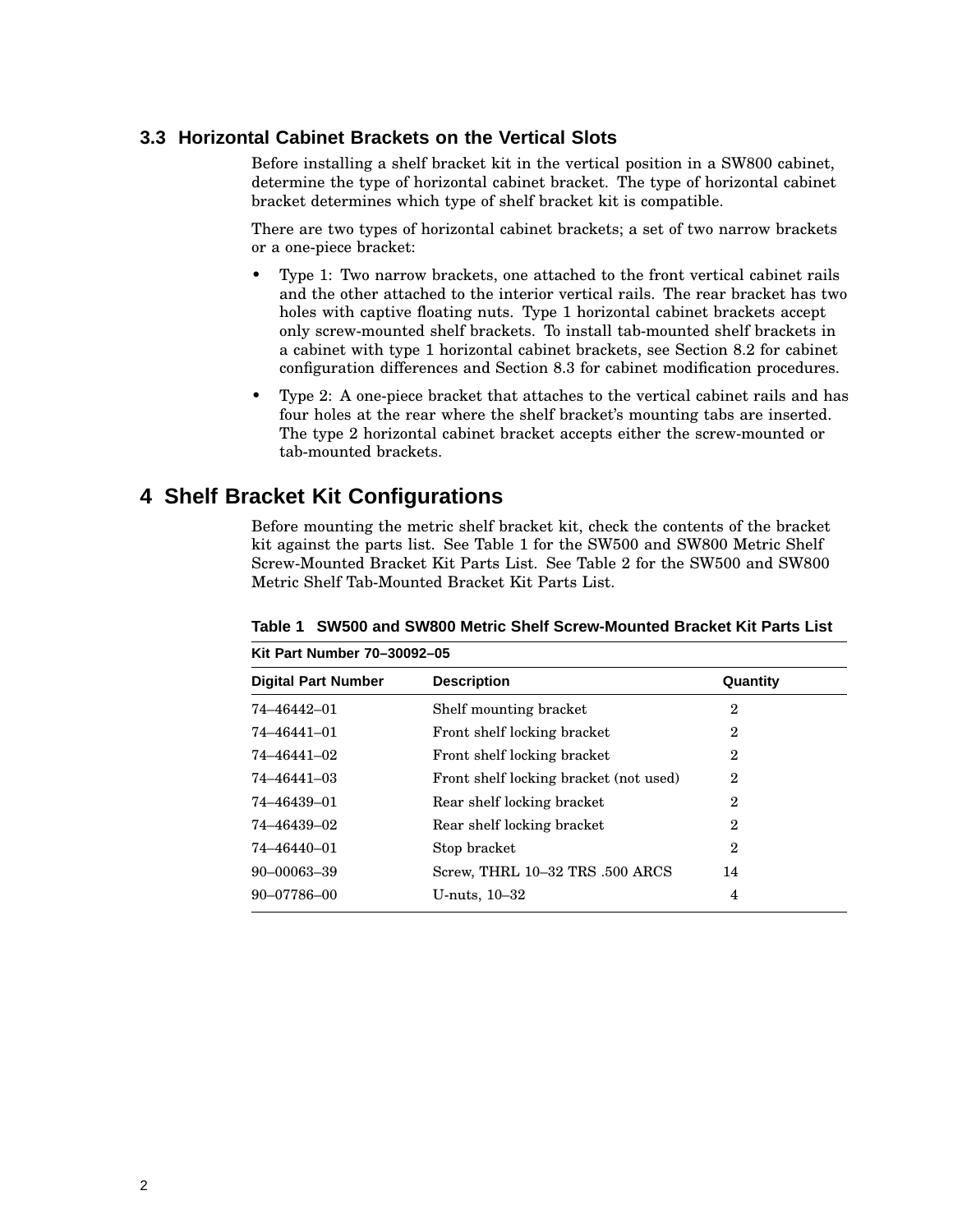| <b>Digital Part Number</b> | <b>Description</b><br>Quantity         |                |  |
|----------------------------|----------------------------------------|----------------|--|
|                            |                                        |                |  |
| 74-47506-01                | Shelf mounting bracket                 | $\mathbf 2$    |  |
| 74-46441-01                | Front shelf locking bracket            | 2              |  |
| 74-46441-02                | Front shelf locking bracket            | $\mathbf 2$    |  |
| 74-46441-03                | Front shelf locking bracket (not used) | $\overline{2}$ |  |
| 74–46439–01                | Rear shelf locking bracket             | $\mathbf 2$    |  |
| 74–46439–02                | Rear shelf locking bracket             | $\mathbf 2$    |  |
| 74-46440-01                | Stop bracket                           | 2              |  |
| 90-00063-39                | Screw, THRL 10-32 TRS .500 ARCS        | $\mathbf 2$    |  |
| $90 - 40148 - 02$          | Nut, KEP, M5, 8 MMAF, CSZ              | 8              |  |

**Table 2 SW500 and SW800 Metric Shelf Tab-Mounted Bracket Kit Parts List**

# **5 Cabinet Preparation and Shutdown**

**Kit Part Number 70–30092–01**

Before mounting the metric shelf bracket kit, perform the following actions:

#### **WARNING**

While working in the cabinet interior, ac power must be removed from cabinet components. Failure to do so can result in personnel injury as a result of electric shock.

- 1. If the cabinet is installed and operating, spin down all disk drives and halt all tape drives in the cabinet.
- 2. Remove ac power from cabinet components by switching the circuit breaker on the front panel of the cabinet's power controllers or cable distribution units to the OFF or  $\bigcirc$  position.

After you have made sure that all the parts are present and that ac power has been removed from the cabinet components, you may begin shelf installation.

# **6 Accessing the Cabinet Rack Space**

In maximum configurations when access to the interior of the cabinet is limited, external cabinet panels might need to be removed before shelves can be installed or reconfigured. Section 6.1 presents procedures for removing exterior cabinet panels.

The front and rear cabinet doors are held closed by door locks mounted on the smooth vertical panel of each door. The locks are released by turning counterclockwise with a 5/32-inch hex wrench.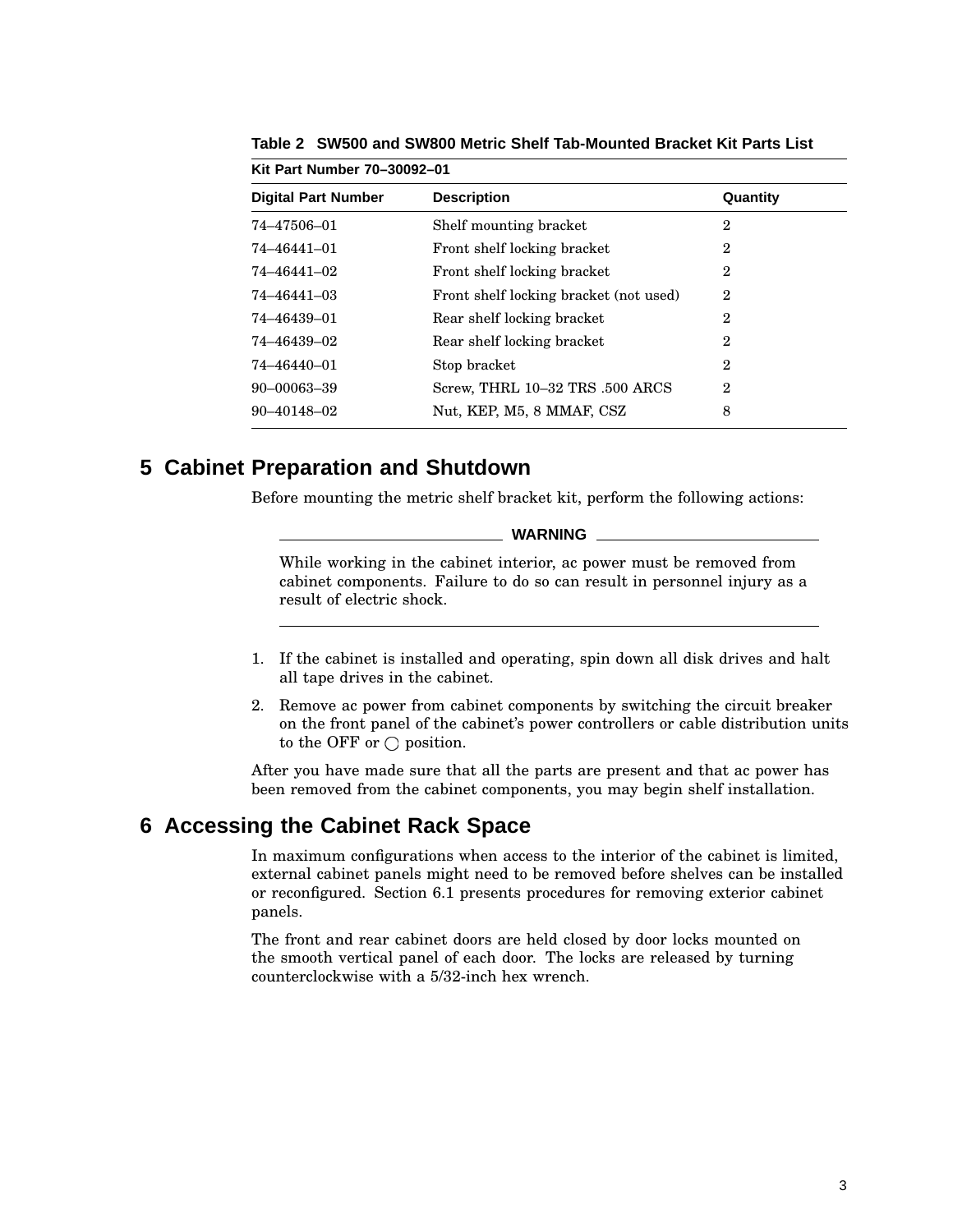## **6.1 Removing the Exterior Cabinet Panels**

As shown in Figure 1, there are three side panel hanger clips on each side of the cabinet. A matching set of hanger clips are attached to each side panel. Remove the side panels as follows:



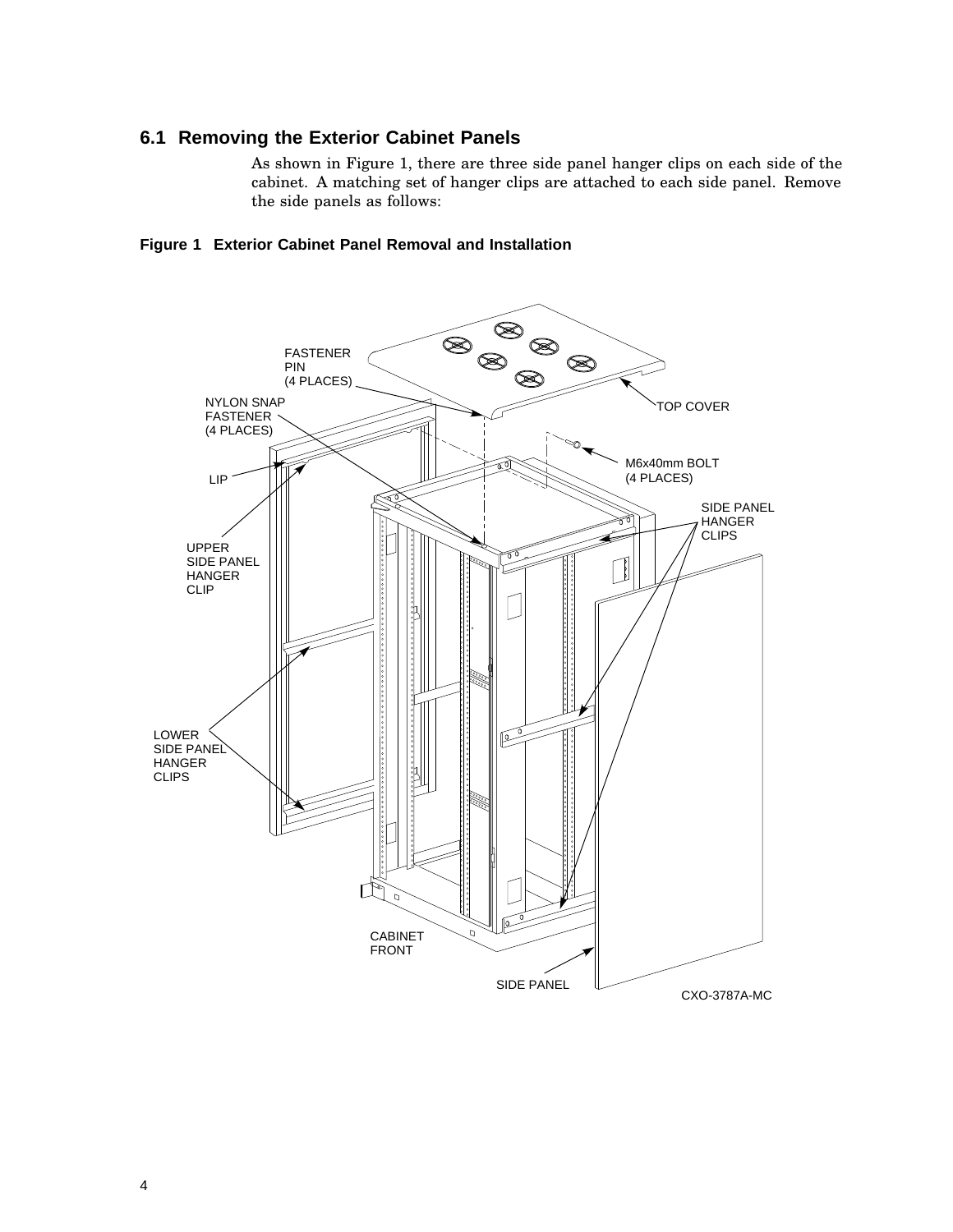- 1. Move the cabinet away from adjacent enclosures as necessary.
- 2. Loosen the top cover by pushing up on its front and rear edges until it snaps free of its fasteners.

#### **WARNING**

The top cover is heavy and awkward to lift. Removing it requires two people. Failure to use sufficient personnel can result in personnel injury or equipment damage.

- 3. Using two people, lift the top cover from the cabinet and set it aside.
- 4. Remove the bolts attaching the side panels to the top side rails of the cabinet.
- 5. Grasp a panel along its front and rear edges and lift up until the hanger clips disengage. Lift the panel away from the cabinet.
- 6. Repeat the previous step to remove the other panel.
- 7. Install the horizontal or vertical shelf brackets using the following procedures.

# **7 Horizontal Shelf Installation**

There are two types of horizontal shelf bracket installations: those using shelf brackets with screw mounts, and those using shelf brackets with tab mounts. See Section 7.1 for installations using shelf brackets with screw mounts. See Section 7.2 for installations using shelf brackets with tab mounts and mounting studs. Either the screw-mounted bracket set or tab-mounted bracket set can be used in horizontal shelf installations in any SW500 and SW800 cabinet.

## **7.1 Installing Horizontal Shelf Brackets with Screw Mounts**

Shelf bracket installations for front and rear horizontal shelves using screw mounts are shown in Figures 2 and 3. Using the illustrations as a guide, install horizontal shelf brackets as follows:

**WARNING**

Cabinet rail edges can be sharp and can slice or abrade skin or cable insulation.

**Note**

Two small ESD grounding posts are provided with the cabinet. One is located on a front vertical cabinet rail, and one on a rear vertical cabinet rail. Should an ESD grounding post interfere with the installation of a shelf, move the post out of the way to any free hole on the cabinet.

- 1. Turn the cabinet power off as described in Section 5.
- 2. Determine the correct shelf mounting locations and corresponding cabinet rail mounting holes for the shelf bracket.
- 3. Position the shelf bracket at the correct mounting holes just behind the outer flange of the vertical cabinet rail.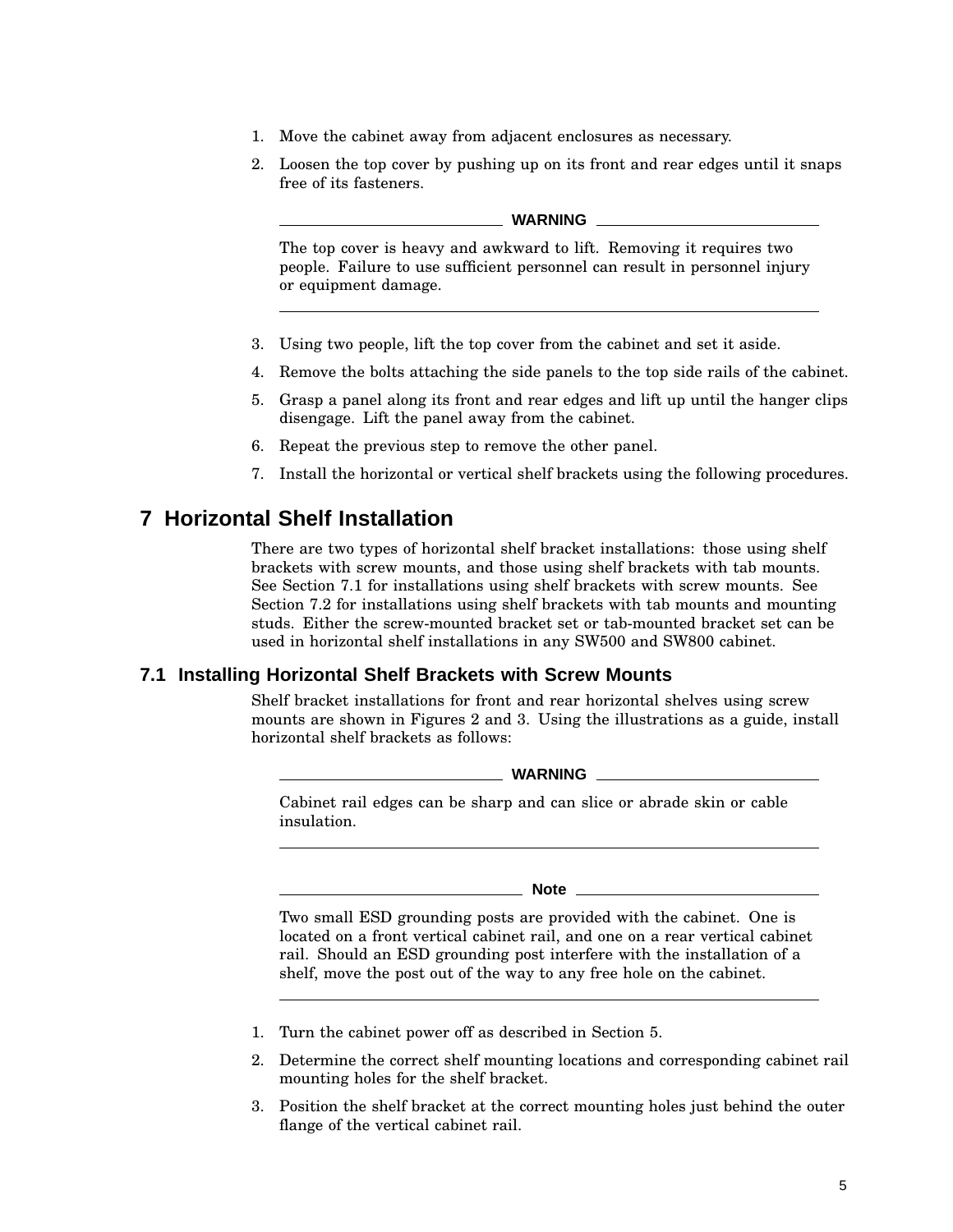- 4. Using the shelf bracket as a template, mark the two U-nut mounting holes on the inner flange of the cabinet rail.
- 5. Remove the shelf bracket and install two U-nuts along the inner flange of the cabinet rail at the holes marked in step 4.
- 6. Position and fasten the shelf bracket to the outer flange of the cabinet rail with two screws.
- 7. Fasten the bracket to the U-nuts with two screws.
- 8. Using Table 3, determine the correct stop bracket position for the shelf type being installed.

| <b>StorageWorks</b><br><b>Shelf Type</b> | <b>Front Shelf</b><br><b>Stop Bracket Position</b> | <b>Rear Shelf</b><br><b>Stop Bracket Position</b> |
|------------------------------------------|----------------------------------------------------|---------------------------------------------------|
| $BA350-Sx$                               |                                                    |                                                   |
| $BA350-Mx$                               | 5.                                                 | 9.                                                |
| $BA350 - Ex$                             | 3                                                  |                                                   |

**Table 3 Horizontal Shelf Stop Bracket Positions**

- 9. Insert the tab on the stop bracket into the slot at the correct stop position on the shelf bracket. Fasten the stop bracket to the shelf bracket.
- 10. Repeat steps 2 through 9 to mount the companion shelf bracket on the opposite cabinet rail. To be sure of proper alignment of the brackets, use care to mount the bracket to the correct rail mounting holes.
- 11. With the power supply end of the shelf to the left and the blowers facing the cabinet, slide the shelf into the shelf brackets until it contacts the inner stop brackets. The shelf should slide smoothly into the brackets. If it binds, remove it and check the alignment of the shelf brackets. The shelf bracket mounting screws might need to be loosened slightly to allow the brackets to align with the shelf. Tighten the screws when the shelf brackets are properly aligned.
- 12. Using Table 4, verify that you have the correct locking bracket part number for the shelf type and position (front or rear) being installed.

| <b>StorageWorks</b><br><b>Shelf Type</b> | <b>Front Shelf Locking</b><br><b>Bracket Part No.</b> | <b>Rear Shelf Locking</b><br><b>Bracket Part No.</b> |
|------------------------------------------|-------------------------------------------------------|------------------------------------------------------|
| $BA350-Sx$                               | 74–46441–01                                           | 74–46439–01                                          |
| $BA350-Mx$                               | 74–46441–02                                           | 74–46439–02                                          |
| $BA350 - Ex$                             | 74–46441–03                                           | 74–46439–01                                          |

#### **Table 4 Horizontal Shelf Locking Bracket Part Numbers**

13. Once the shelf is positioned within the shelf brackets, install the shelf's locking brackets to both shelf brackets with screws. Push the locking bracket against the shelf to seat it before tightening the screws.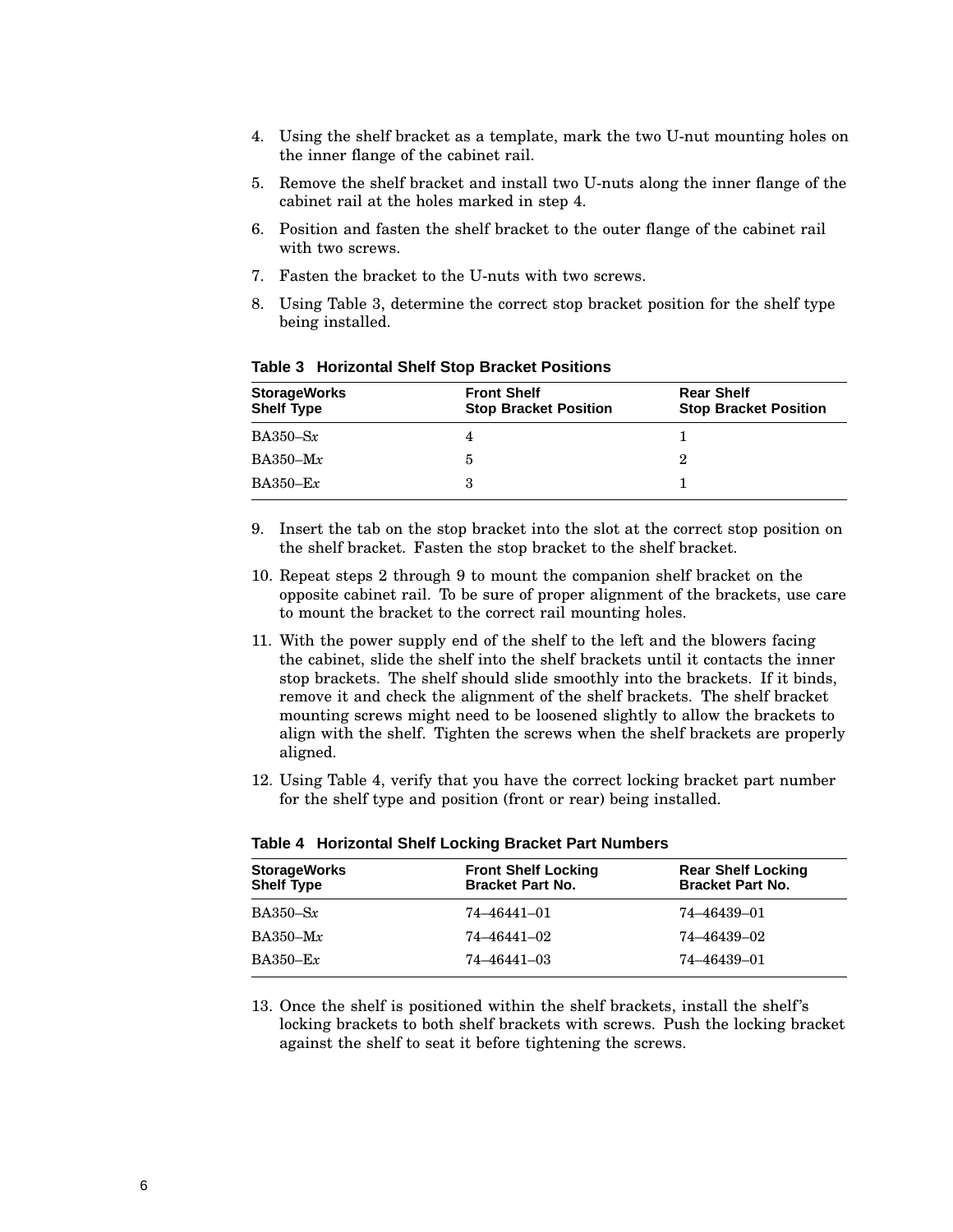



CXO-3768A-MC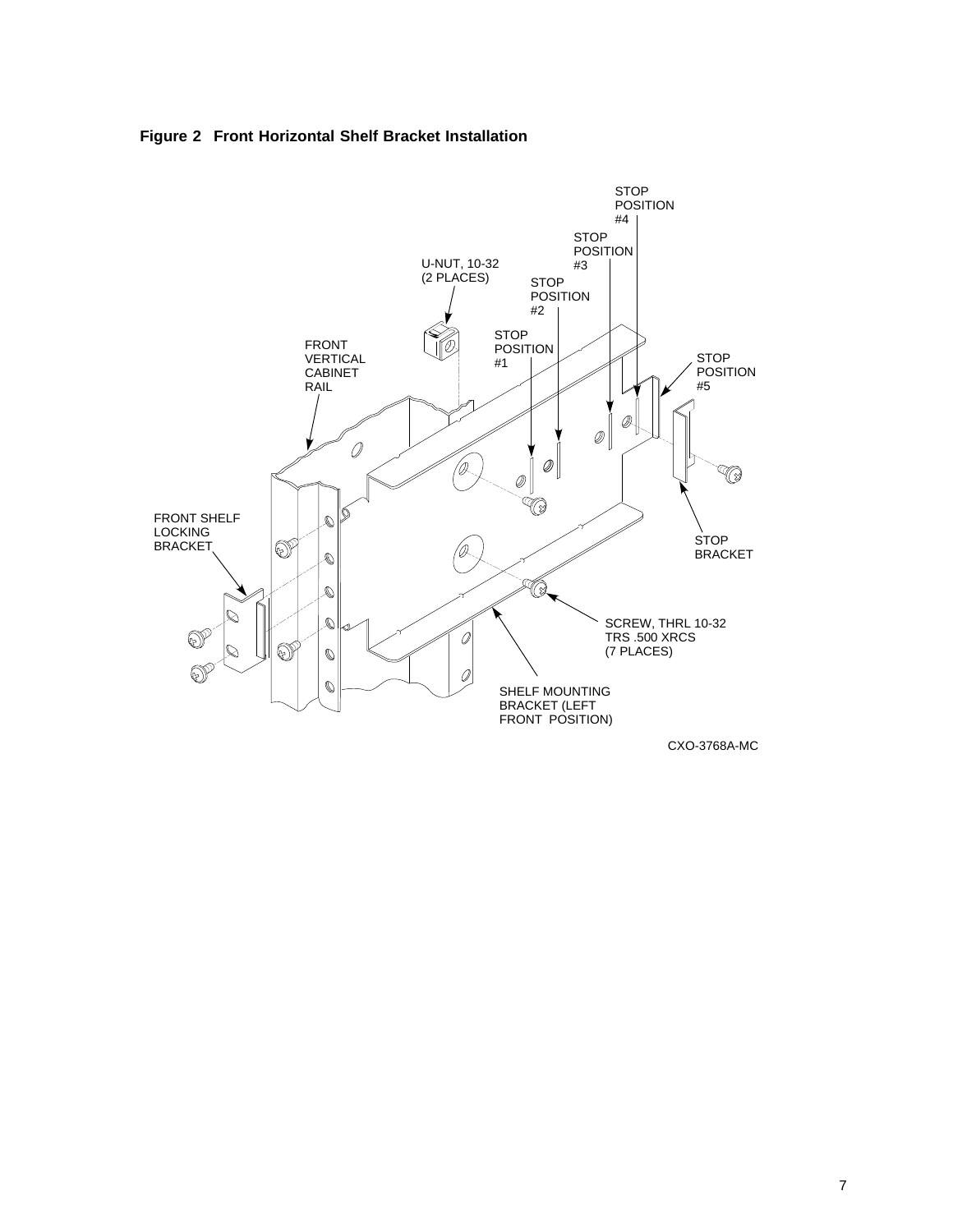

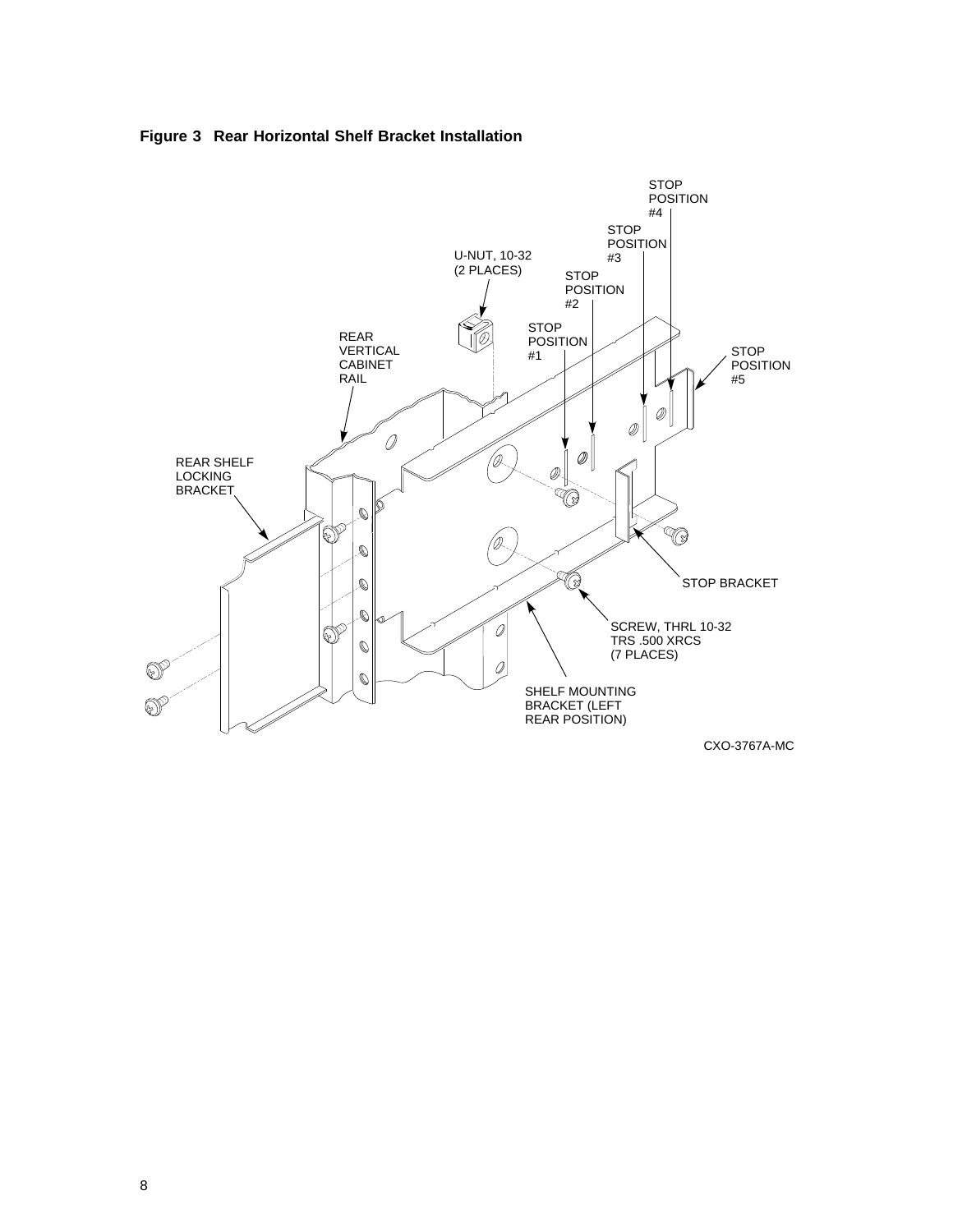## **7.2 Installing Horizontal Shelves with Tab Mounts**

Shelf bracket installations for front and rear horizontal shelves using tab-mount brackets are shown in Figures 4 and 5. Using the illustrations as a guide, install horizontal shelf brackets as follows:

**WARNING**

Cabinet rail edges can be sharp and can slice or abrade skin or cable insulation.

**Note**

Two small ESD grounding posts are provided with the cabinet. One is located on a front vertical cabinet rail, and one on a rear vertical cabinet rail. Should an ESD grounding post interfere with the installation of a shelf, move the post out of the way to any free hole on the cabinet.

- 1. Turn the cabinet power off as described in Section 5.
- 2. Determine the correct shelf mounting locations and corresponding cabinet rail mounting holes for the shelf brackets.
- 3. Position the shelf bracket at the correct mounting holes just behind the outer flange of the vertical cabinet rail.
- 4. Align the bracket mounting studs and mounting tabs with the appropriate holes in the front vertical cabinet rail and seat the studs and tabs in the holes.
- 5. Fasten the bracket to the cabinet rail by installing KEP nuts on the uppermost and lower-most bracket mounting studs. Do not install KEP nuts on the two middle studs at this time.
- 6. Using Table 5, determine the correct stop bracket position for the shelf type being installed.

| <b>StorageWorks</b><br><b>Shelf Type</b> | <b>Front Shelf</b><br><b>Stop Bracket Position</b> | <b>Rear Shelf</b><br><b>Stop Bracket Position</b> |
|------------------------------------------|----------------------------------------------------|---------------------------------------------------|
| $BA350-Sx$                               |                                                    |                                                   |
| $BA350-Mx$                               | 5 (stop bracket not used)                          |                                                   |
| $BA350 - Ex$                             |                                                    |                                                   |

**Table 5 Horizontal Shelf Stop Bracket Positions**

7. Insert the tab on the stop bracket into the slot at the correct stop position on the shelf bracket. Fasten the stop bracket to the shelf bracket. Note that for front-mounted BA350–M*x* shelves, the inner lip on the shelf mounting bracket serves as the stop bracket.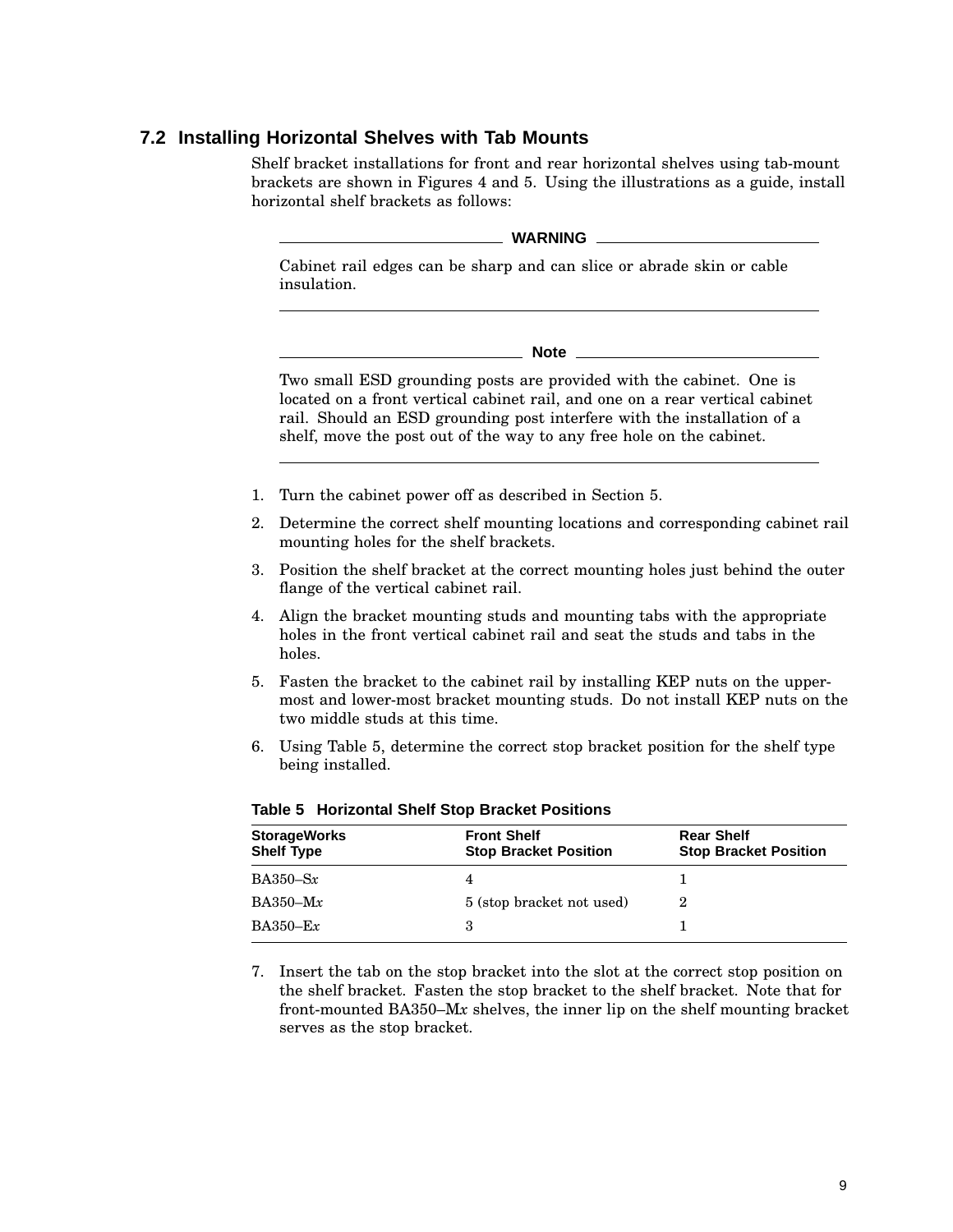- 8. Repeat steps 2 through 7 to mount the companion shelf bracket on the opposite cabinet rail. To be sure of proper alignment of the brackets, use care to mount the bracket to the correct rail mounting holes.
- 9. With the power supply end of the shelf to the left and the blowers facing the cabinet, slide the shelf into the shelf brackets until it contacts the inner stop brackets. The shelf should slide smoothly into the brackets. If it binds, remove it and check the alignment of the shelf brackets. The shelf bracket mounting nuts might need to be loosened slightly to allow the brackets to align with the shelf. Tighten the nuts when the shelf brackets are properly aligned.
- 10. Using Table 6, verify that you have the correct locking bracket part number for the shelf type and position (front or rear) being installed.

| <b>StorageWorks</b><br><b>Shelf Type</b> | <b>Front Shelf Locking</b><br><b>Bracket Part No.</b> | <b>Rear Shelf Locking</b><br><b>Bracket Part No.</b> |
|------------------------------------------|-------------------------------------------------------|------------------------------------------------------|
| $BA350-Sx$                               | 74–46441–01                                           | 74–46439–01                                          |
| $BA350-Mx$                               | 74–46441–02                                           | 74–46439–02                                          |
| $BA350 - Ex$                             | 74-46441-03                                           | 74–46439–01                                          |

**Table 6 Horizontal Shelf Locking Bracket Part Numbers**

11. Once the shelf is positioned within the shelf brackets, install both shelf locking brackets with KEP nuts on the middle bracket mounting studs, as shown. Push each locking bracket against the shelf to seat it before tightening the nuts.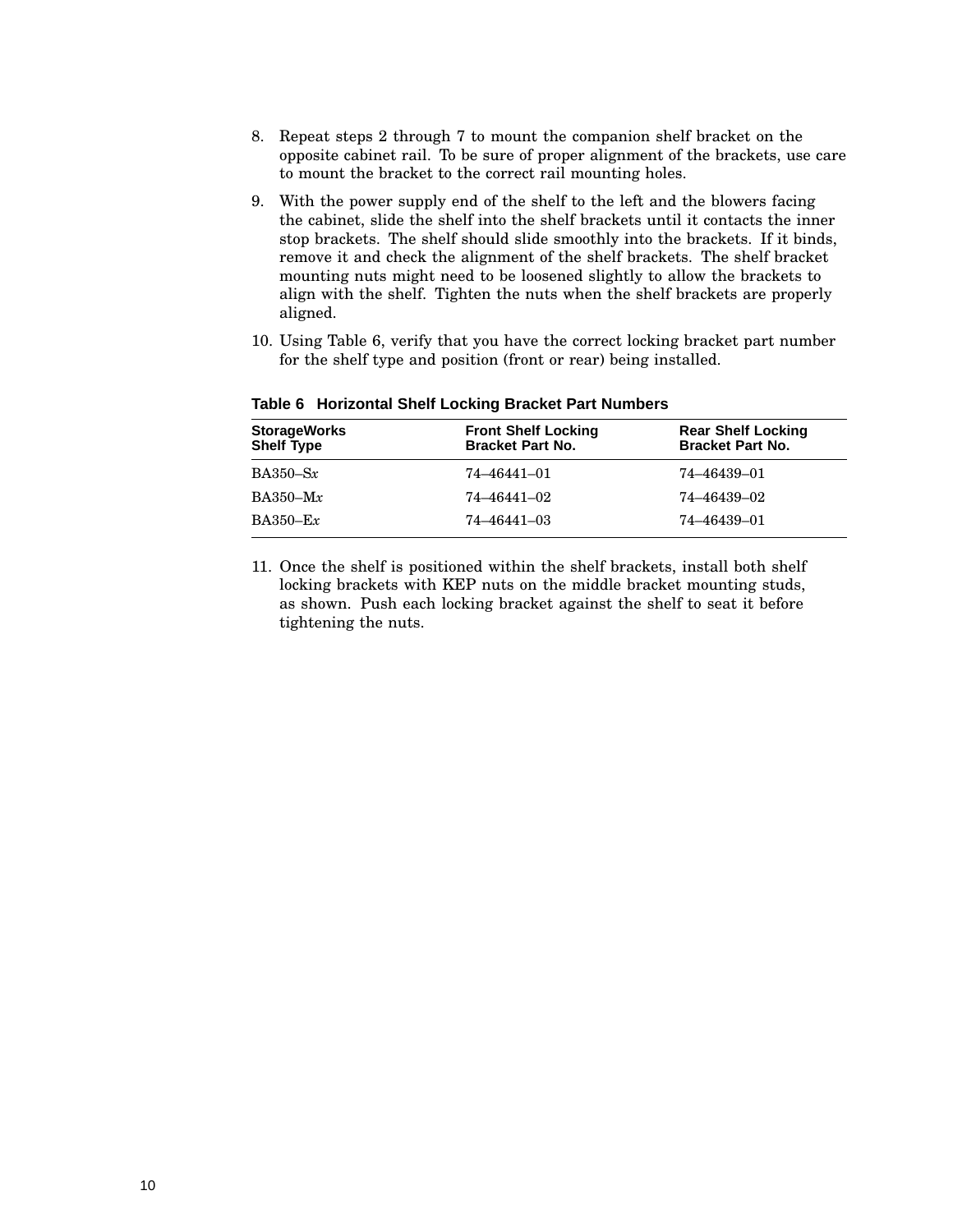



11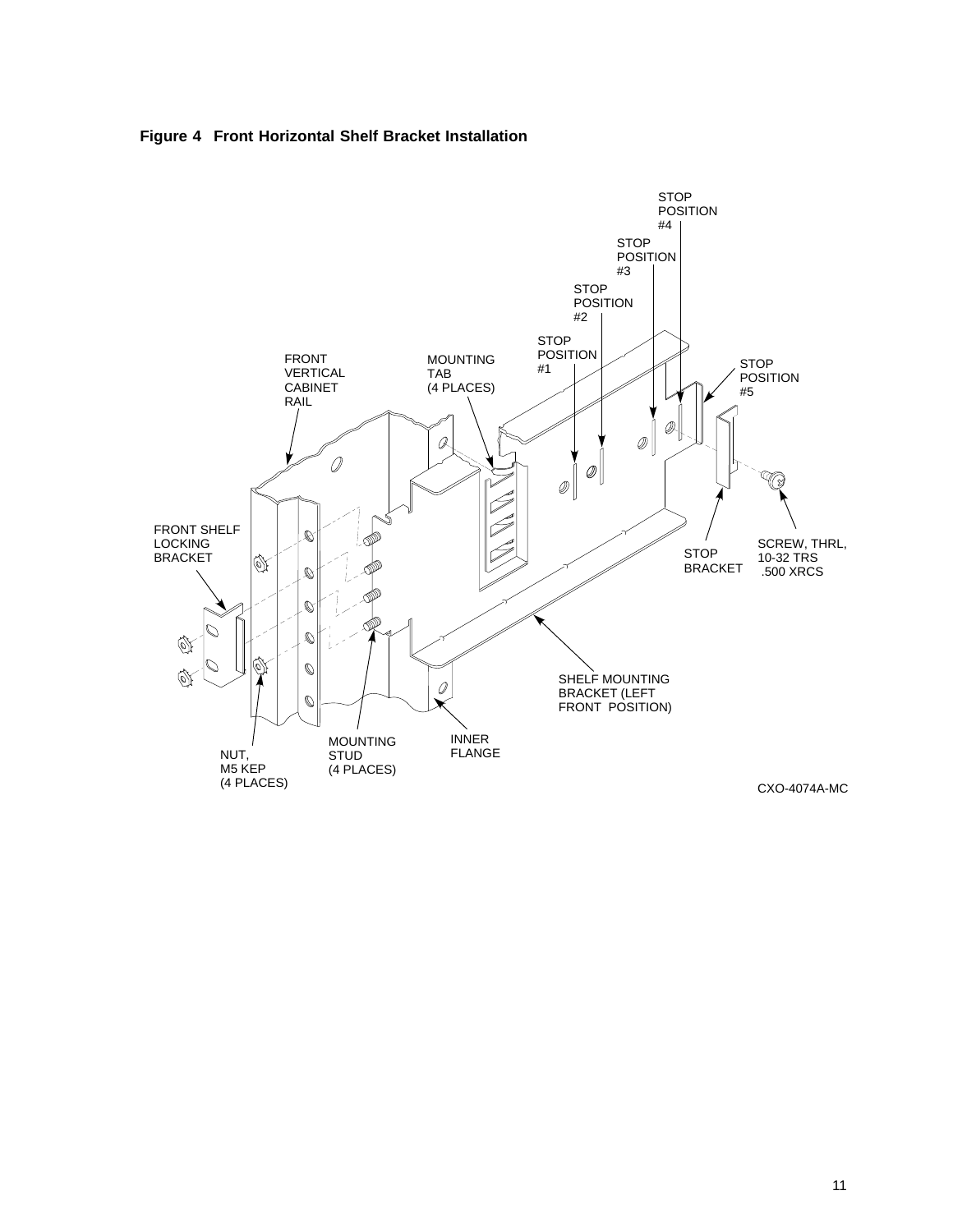



CXO-4073A-MC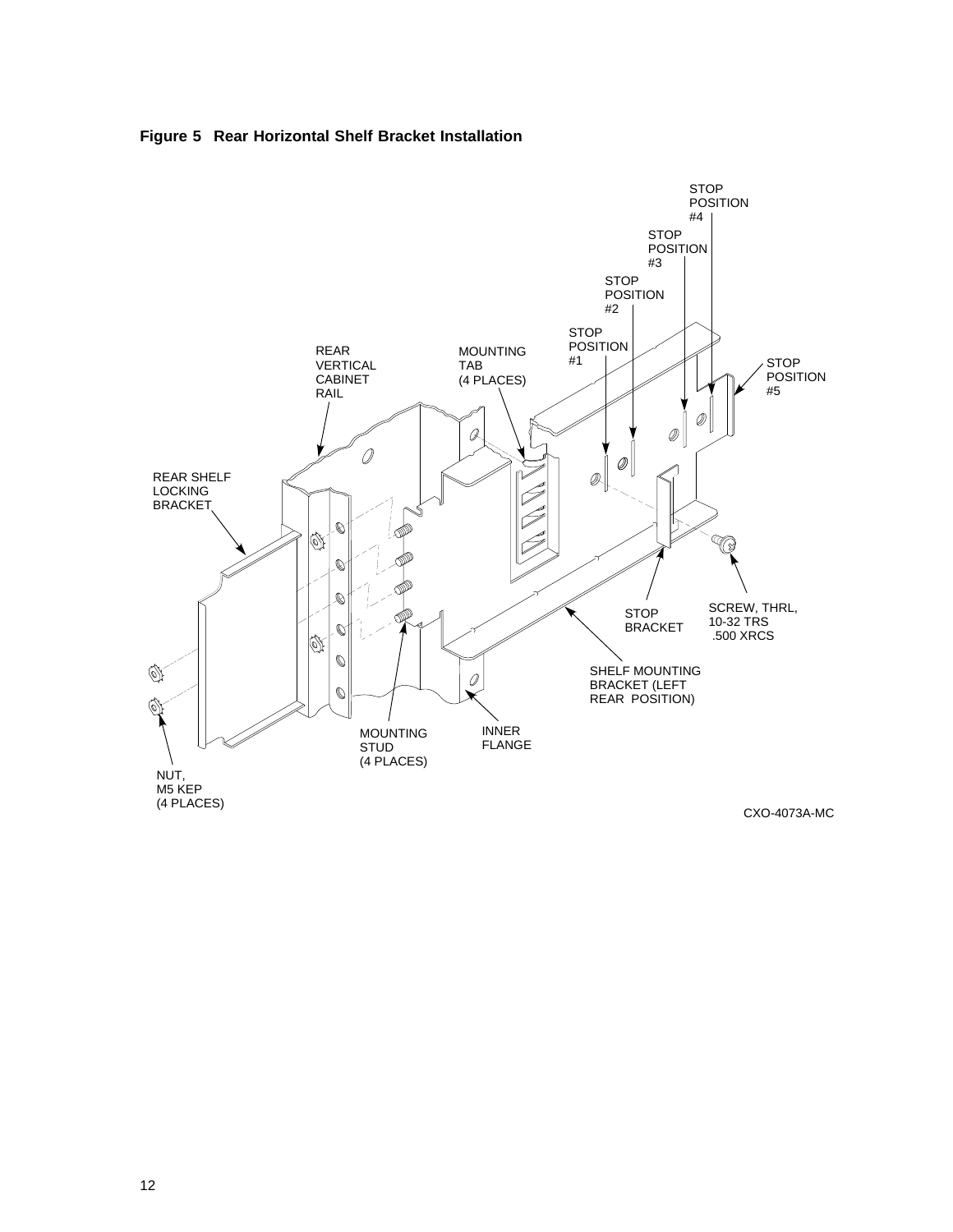# **8 Vertical Shelf Installation**

There are two types of vertical shelf bracket installations: those using shelf brackets with screw-mounts, and those using shelf brackets with tab-mounts. When installing shelf brackets in the vertical position the shelf brackets used are determined by the horizontal cabinet bracket that was factory installed.

## **8.1 Horizontal Cabinet Bracket Types**

There are two types of horizontal cabinet brackets: a set of two narrow brackets or a one piece bracket:

- Type 1: A two-piece bracket, one attached to the front vertical cabinet rails and the other attached to the interior vertical rails (see Figure 6). The rear bracket has two holes with captive floating nuts. Type 1 horizontal cabinet brackets accept only screw-mounted shelf brackets. To install tab-mounted shelf brackets in a cabinet with Type 1 horizontal cabinet brackets see Section 8.2 for cabinet configuration differences and Section 8.3 for cabinet modification procedures.
- Type 2: A one-piece bracket that attaches to the vertical cabinet rails and has four holes at the rear where the shelf bracket's mounting tabs are inserted (see Figure 7). The type 2 horizontal cabinet bracket accepts either the screw-mounted or tab-mounted brackets.

## **Figure 6 A Two-Piece Horizontal Cabinet Bracket**

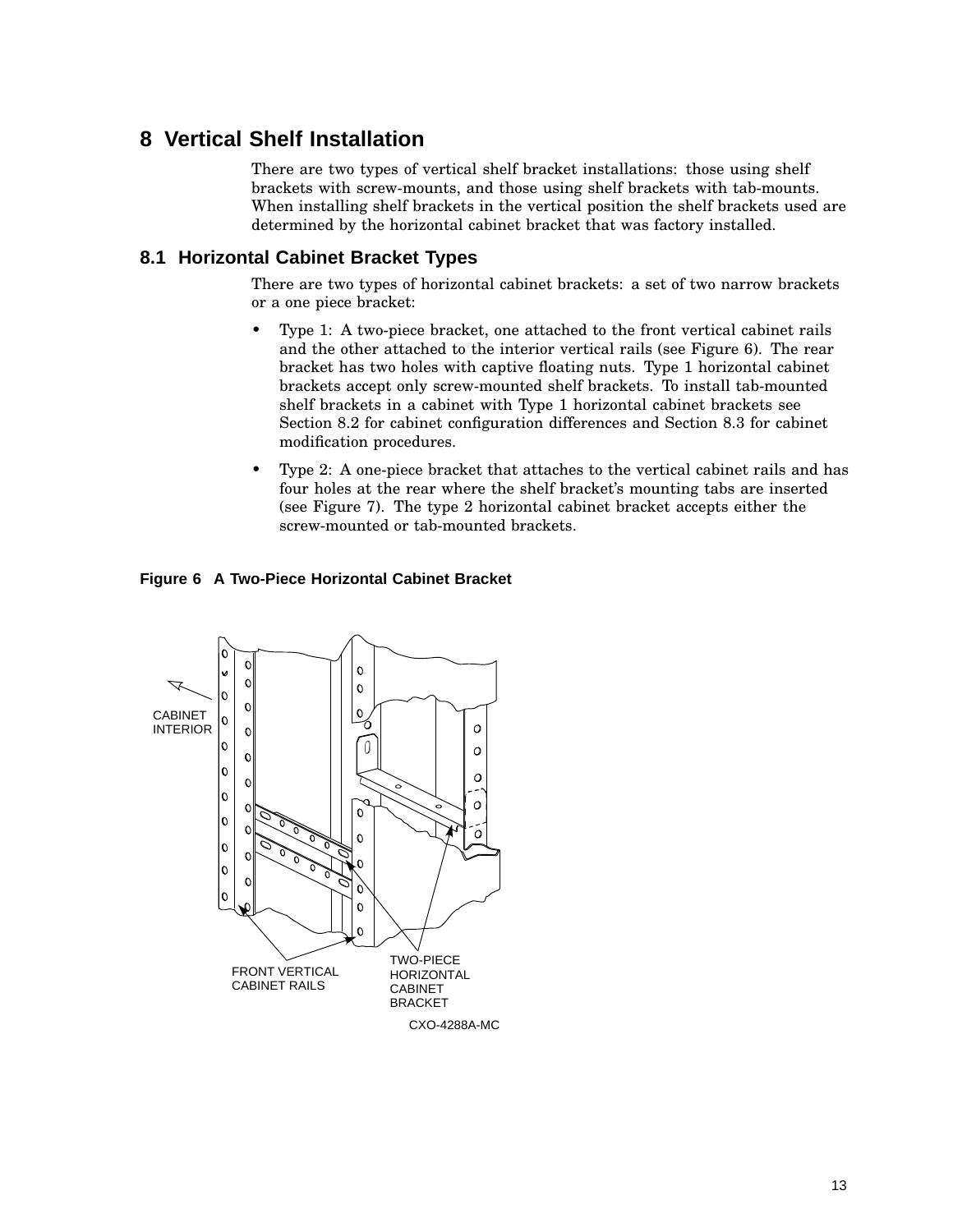**Figure 7 A One-Piece Horizontal Cabinet Bracket**



## **8.2 Determining Cabinet Configurations**

To determine the configuration of your cabinet's vertical slot, look at the horizontal cabinet bracket in the vertical slots of the cabinet. Is the horizontal cabinet bracket a type 1 two-piece bracket, or a type 2 one-piece bracket? Use Table 7 as a guide to properly determine your vertical shelf brackets.

| If the horizontal cabinet<br>bracket is a | And you are installing a   | Then go to  |  |
|-------------------------------------------|----------------------------|-------------|--|
| Type 1 two-piece                          | Screw-mounted bracket kit. | Section 8.4 |  |
| Type 1 two-piece                          | Tab-mounted bracket kit    | Section 8.3 |  |
| Type 2 one-piece                          | Tab-mounted bracket kit    | Section 8.5 |  |
| Type 2 one-piece                          | Screw-mounted bracket kit  | Section 8.4 |  |

**Table 7 Determining Cabinet Configurations**

## **8.3 Cabinet Modification**

This procedure applies to cabinets with the type 1 two-piece horizontal cabinet bracket, and it only applies when installing a tab-mounted vertical shelf bracket. This procedure instructs you to remove a horizontal shelf and shelf brackets, and to exchange the new tab-mounted bracket kit for the horizontal, screw-mounted brackets.

- 1. Turn the cabinet power off as described in Section 5.
- 2. Select a horizontal shelf to remove.
- 3. Disconnect the signal and power cables from the horizontal shelf.
- 4. Remove the locking brackets from the horizontal shelf.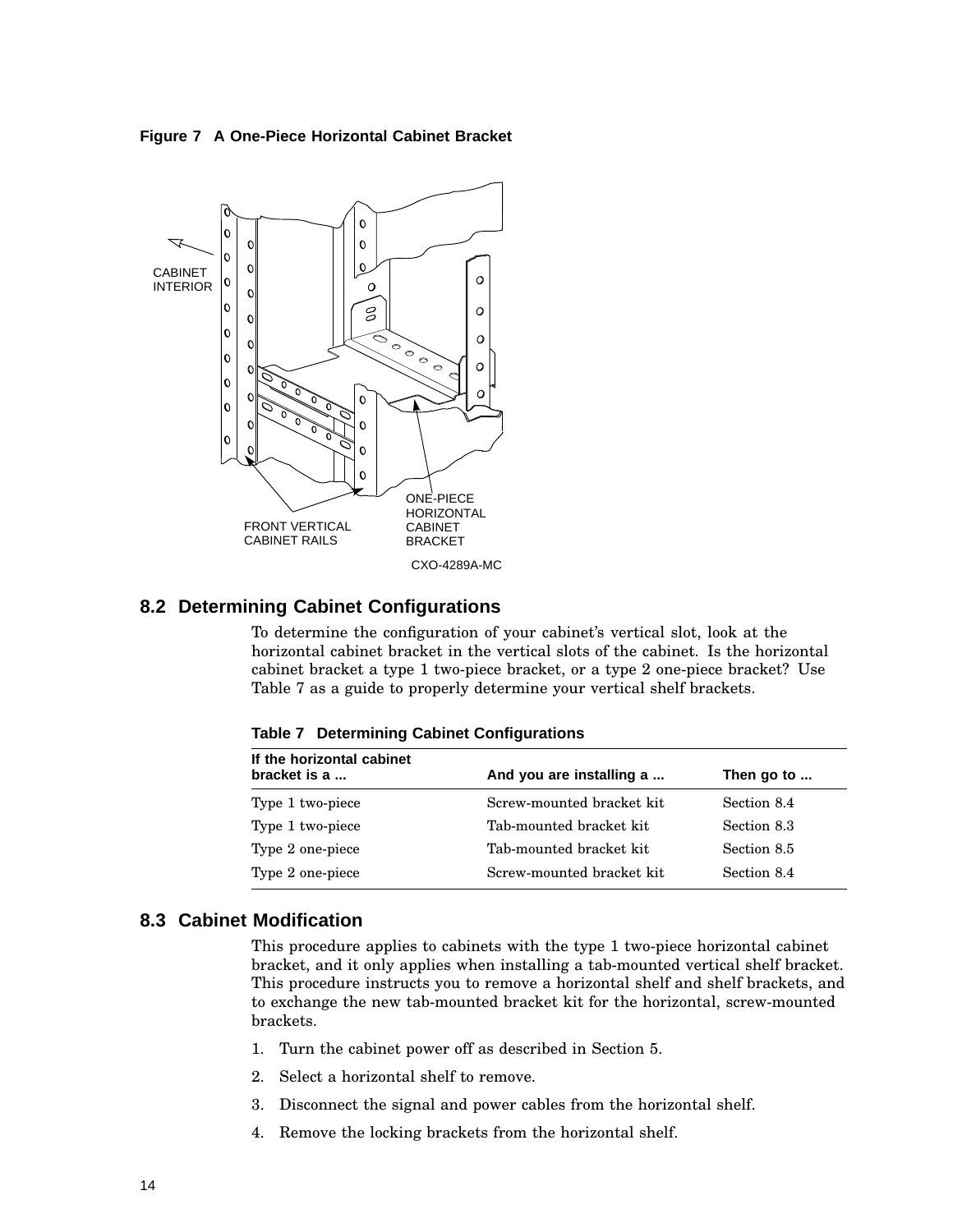- 5. Remove the horizontal shelf.
- 6. Remove the horizontal, screw-mounted shelf brackets from the cabinet.
- 7. Remove the two U-nuts from each of the vertical cabinet rails.
- 8. Refer to Section 7.2 and install the tab-mounted shelf brackets in the horizontal position.
- 9. Install the shelf in the horizontal position.
- 10. Install the locking brackets on the horizontal shelf.
- 11. Connect the signal and power cables.
- 12. See Section 8.4 and install the screw-mounted shelf brackets in the vertical position.

### **8.4 Installing Vertical Shelves with Screw Mounts**

Shelf bracket installations for front and rear vertical shelves using screw mount brackets are shown in Figures 8 and 9. Using the illustrations as a guide, install the vertical shelf brackets as follows:

**WARNING**

Cabinet rail edges can be sharp and can slice or abrade skin or cable insulation.

**Note** \_\_\_\_\_\_\_\_

Two small ESD grounding posts are provided with the cabinet. One is located on a front vertical cabinet rail, and one on a rear vertical cabinet rail. Should an ESD grounding post interfere with the installation of a shelf, move the post out of the way to any free hole on the cabinet.

- 1. Turn the cabinet power off as described in Section 5.
- 2. Determine the correct vertical shelf location for the shelf bracket.
- 3. Position the shelf bracket at the correct mounting holes just behind the outer flange of the horizontal cabinet rail.
- 4. Fasten the shelf bracket to the outer flange of the cabinet rail with two screws.

**Note**

If a type 2 one-piece horizontal cabinet bracket is installed, two 10–32 retaining nuts (not provided) are required.

5. Fasten the shelf bracket to the inner horizontal cabinet bracket with two screws and 10–32 retaining nuts if required.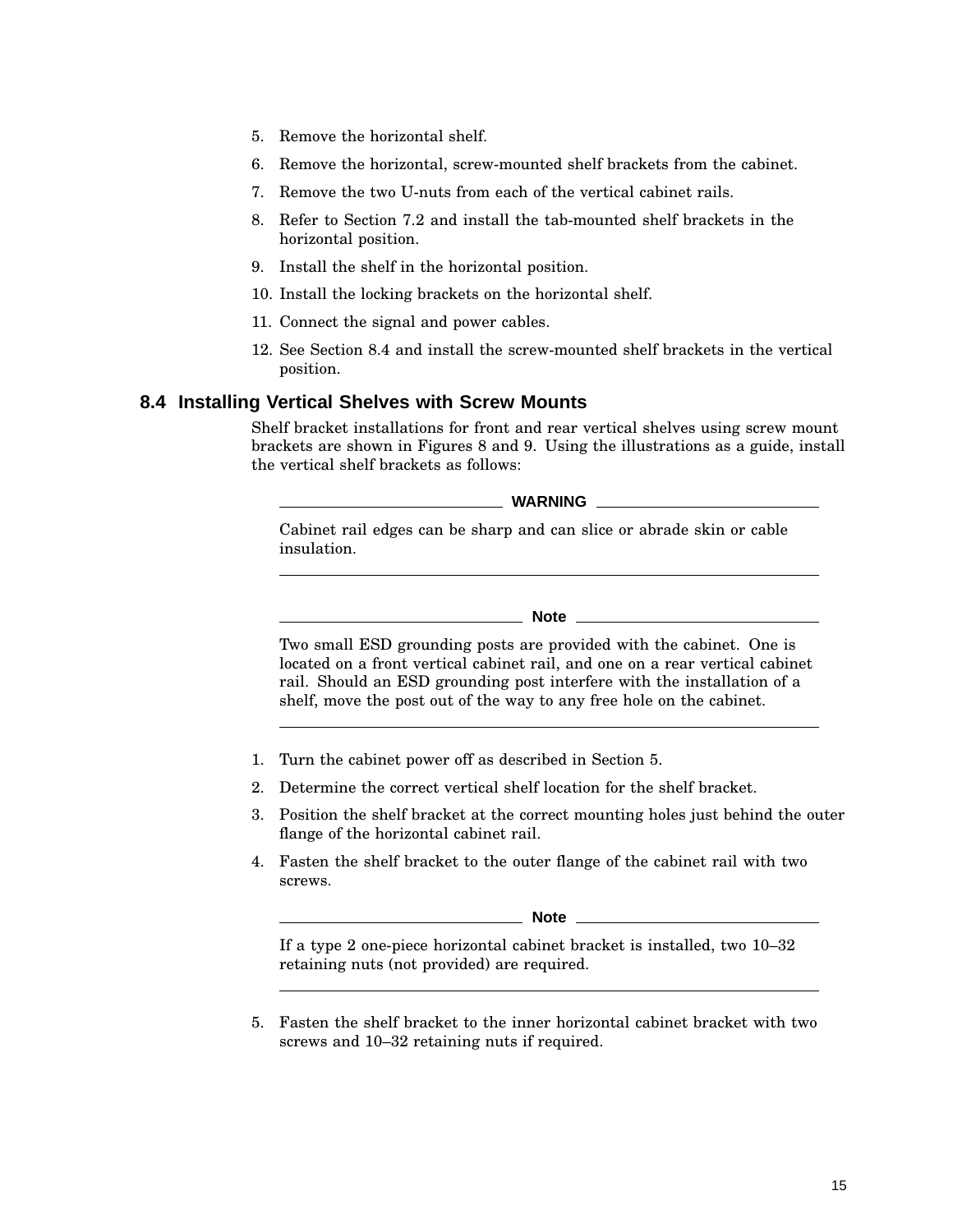6. Using Table 8, determine the correct stop bracket position for the shelf type being installed.

| <b>StorageWorks</b><br><b>Shelf Type</b> | <b>Front Shelf</b><br><b>Stop Bracket Position</b> | <b>Rear Shelf</b><br><b>Stop Bracket Position</b> |
|------------------------------------------|----------------------------------------------------|---------------------------------------------------|
| $BA350-Sx$                               |                                                    |                                                   |
| $BA350-Mx$                               |                                                    |                                                   |

**Table 8 Vertical Shelf Stop Bracket Positions**

- 7. Insert the tab on the stop bracket into the slot at the correct stop position on the shelf bracket. Fasten the stop bracket to the shelf bracket.
- 8. Repeat steps 2 through 7 to mount the companion shelf bracket on the opposite cabinet rail.
- 9. With the power supply end of the shelf at the top and the blowers facing the cabinet, slide the shelf into the shelf brackets until it contacts the stop brackets. The shelf should slide smoothly into the shelf brackets. If it binds, remove it and check the alignment of the shelf brackets. The bracket mounting screws might need to be loosened slightly to allow the brackets to align with the shelf. Tighten the screws when the brackets are properly aligned.
- 10. Using Table 9, verify that you have the correct locking bracket part number for the shelf type and position (front or rear) being installed.

| <b>StorageWorks</b><br><b>Shelf Type</b> | <b>Front Shelf Locking</b><br><b>Bracket Part No.</b> | <b>Rear Shelf Locking</b><br><b>Bracket Part No.</b> |
|------------------------------------------|-------------------------------------------------------|------------------------------------------------------|
| $BA350-Sx$                               | 74–46441–01                                           | 74–46439–01                                          |
| $BA350-Mx$                               | 74–46441–02                                           | 74–46439–02                                          |

**Table 9 Vertical Shelf Locking Bracket Part Numbers**

11. Once the shelf is positioned within the shelf brackets, install the locking brackets with screws. Push each locking bracket against the shelf to seat it before tightening the screws.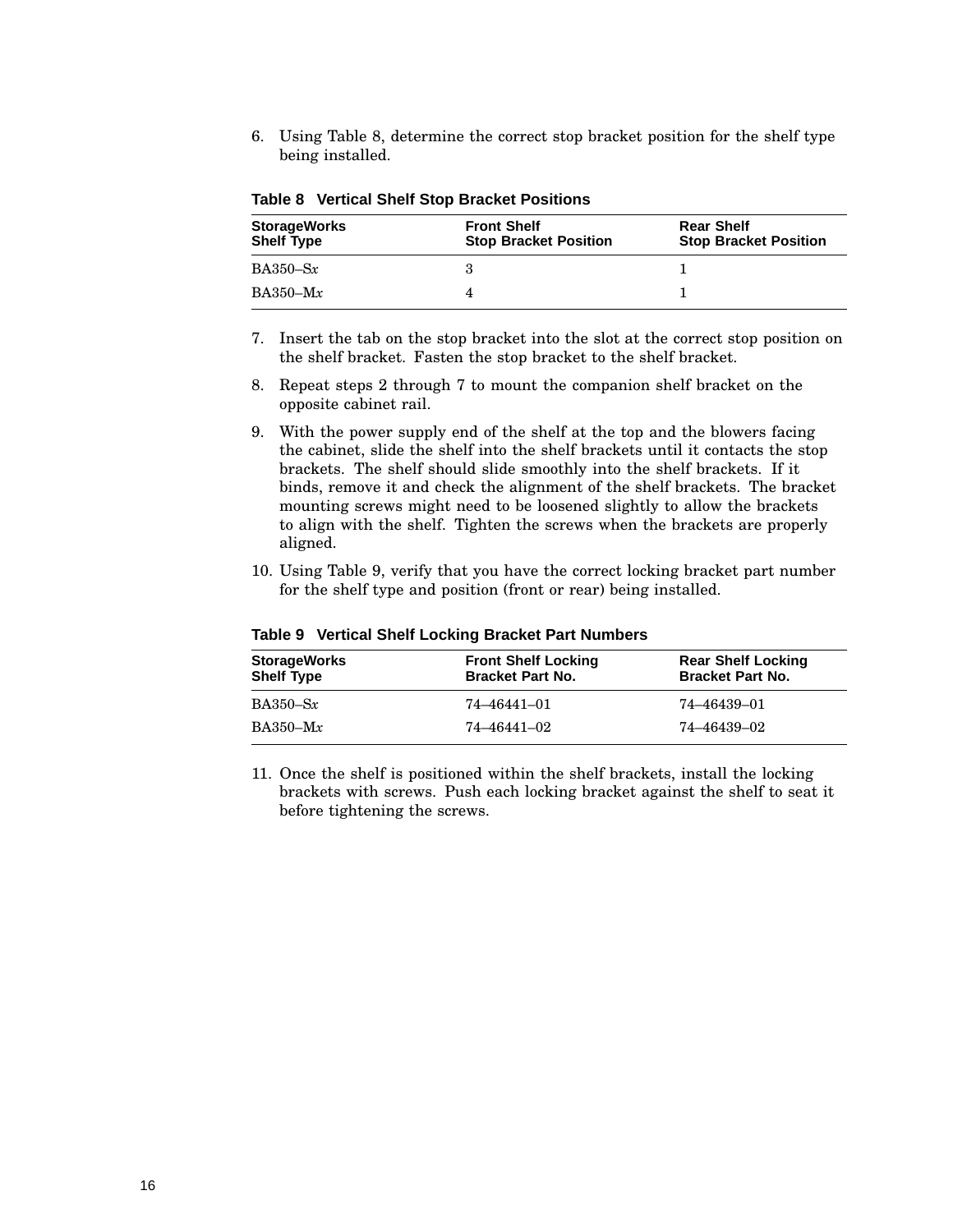



17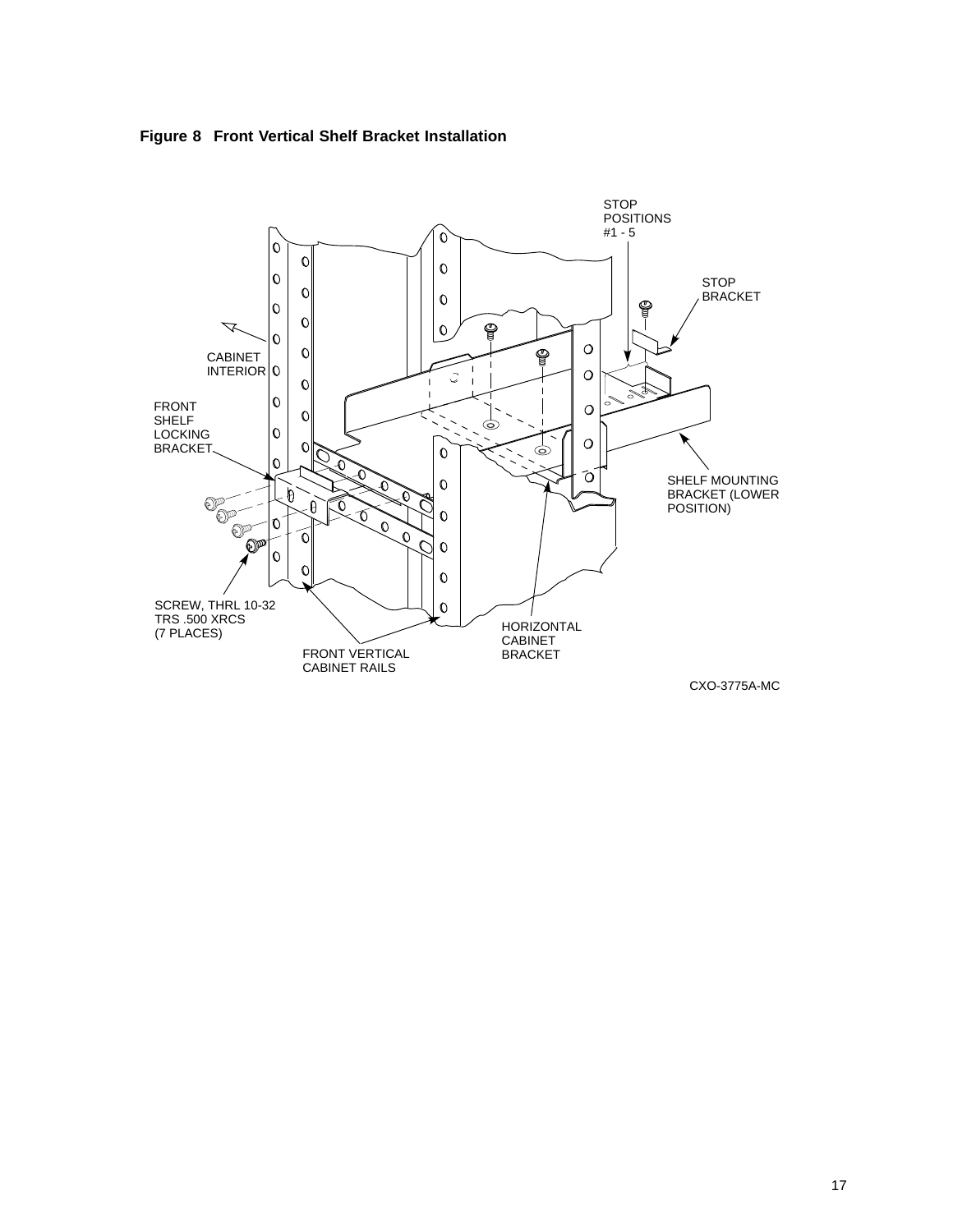



CXO-3776A-MC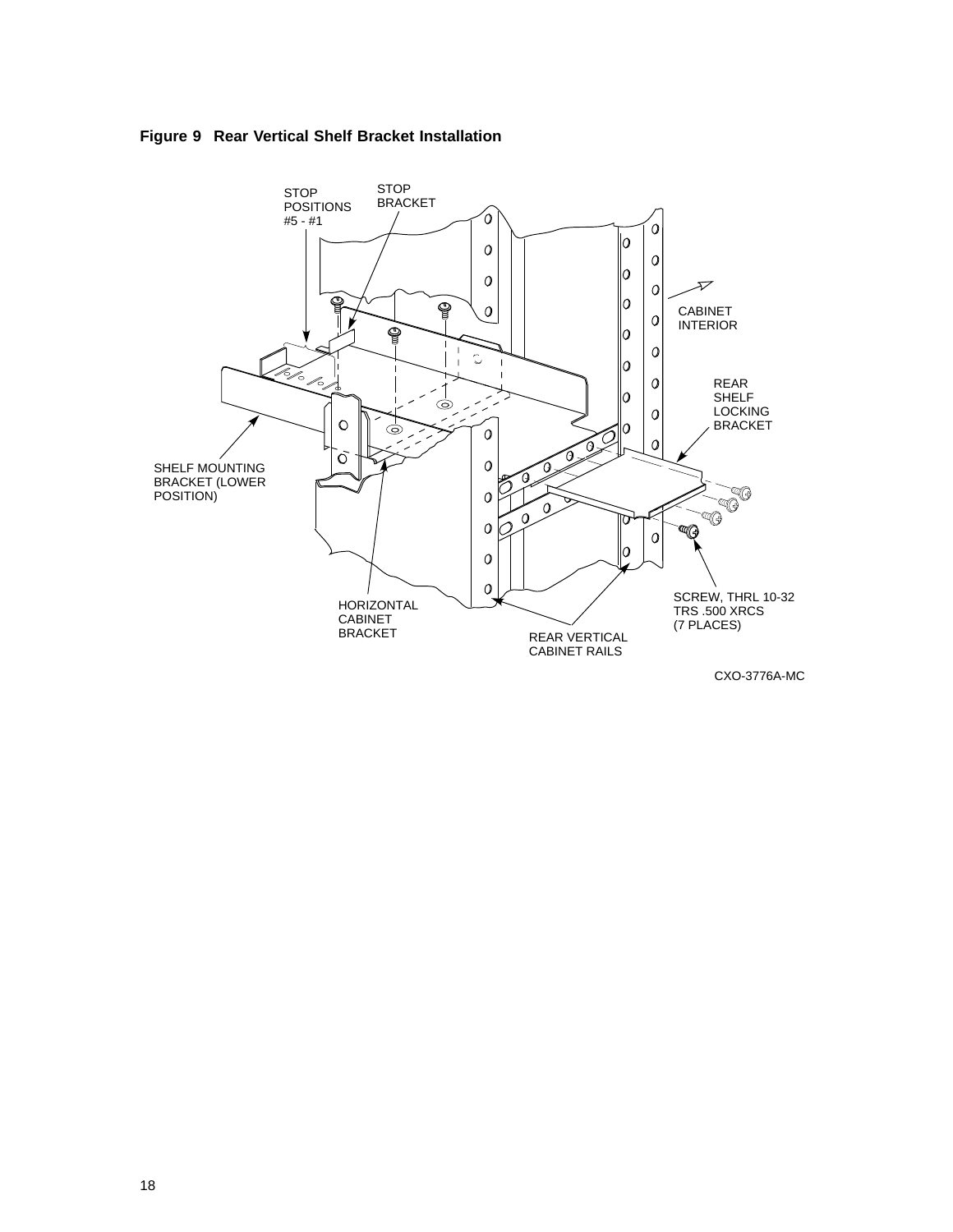## **8.5 Installing Vertical Shelves with Tab Mounts**

Shelf bracket installations for front and rear vertical shelves using tab mount brackets are shown in Figures 10 and 11. Using the illustrations as a guide, install the vertical shelf brackets as follows:

**WARNING**

Cabinet rail edges can be sharp and can slice or abrade skin or cable insulation.

**Note**

Two small ESD grounding posts are provided with the cabinet. One is located on a front vertical cabinet rail, and one on a rear vertical cabinet rail. Should an ESD grounding post interfere with the installation of a shelf, move the post out of the way to any free hole on the cabinet.

- 1. Turn the cabinet power off as described in Section 5.
- 2. Determine the correct vertical shelf location for the shelf bracket.
- 3. Position the shelf bracket at the correct mounting holes just behind the outer flange of the horizontal cabinet bracket.
- 4. Align the bracket mounting studs and mounting tabs with the appropriate holes in the horizontal cabinet bracket and seat the studs and tabs in the holes.
- 5. Fasten the bracket to the horizontal cabinet bracket by installing KEP nuts on the left-most and right-most bracket mounting studs. Do not install nuts on the two middle studs at this time.
- 6. Using Table 10, determine the correct stop bracket position for the shelf type being installed.

| <b>StorageWorks</b><br><b>Shelf Type</b> | <b>Front Shelf</b><br><b>Stop Bracket Position</b> | <b>Rear Shelf</b><br><b>Stop Bracket Position</b> |
|------------------------------------------|----------------------------------------------------|---------------------------------------------------|
| $BA350-Sx$                               |                                                    |                                                   |
| $BA350-Mx$                               |                                                    |                                                   |

| <b>Table 10 Vertical Shelf Stop Bracket Positions</b> |  |  |  |  |  |
|-------------------------------------------------------|--|--|--|--|--|
|-------------------------------------------------------|--|--|--|--|--|

7. Insert the tab on the stop bracket into the slot at the correct stop position on the shelf bracket. Fasten the stop bracket to the shelf bracket.

- 8. Repeat steps 2 through 7 to mount the companion shelf bracket on the horizontal cabinet bracket above the one just installed.
- 9. With the power supply end of the shelf at the top and the blowers facing the cabinet, slide the shelf into the shelf brackets until it contacts the stop brackets. The shelf should slide smoothly into the shelf brackets. If it binds, remove it and check the alignment of the shelf brackets. The bracket mounting nuts might need to be loosened slightly to allow the brackets to align with the shelf. Tighten the nuts when the brackets are properly aligned.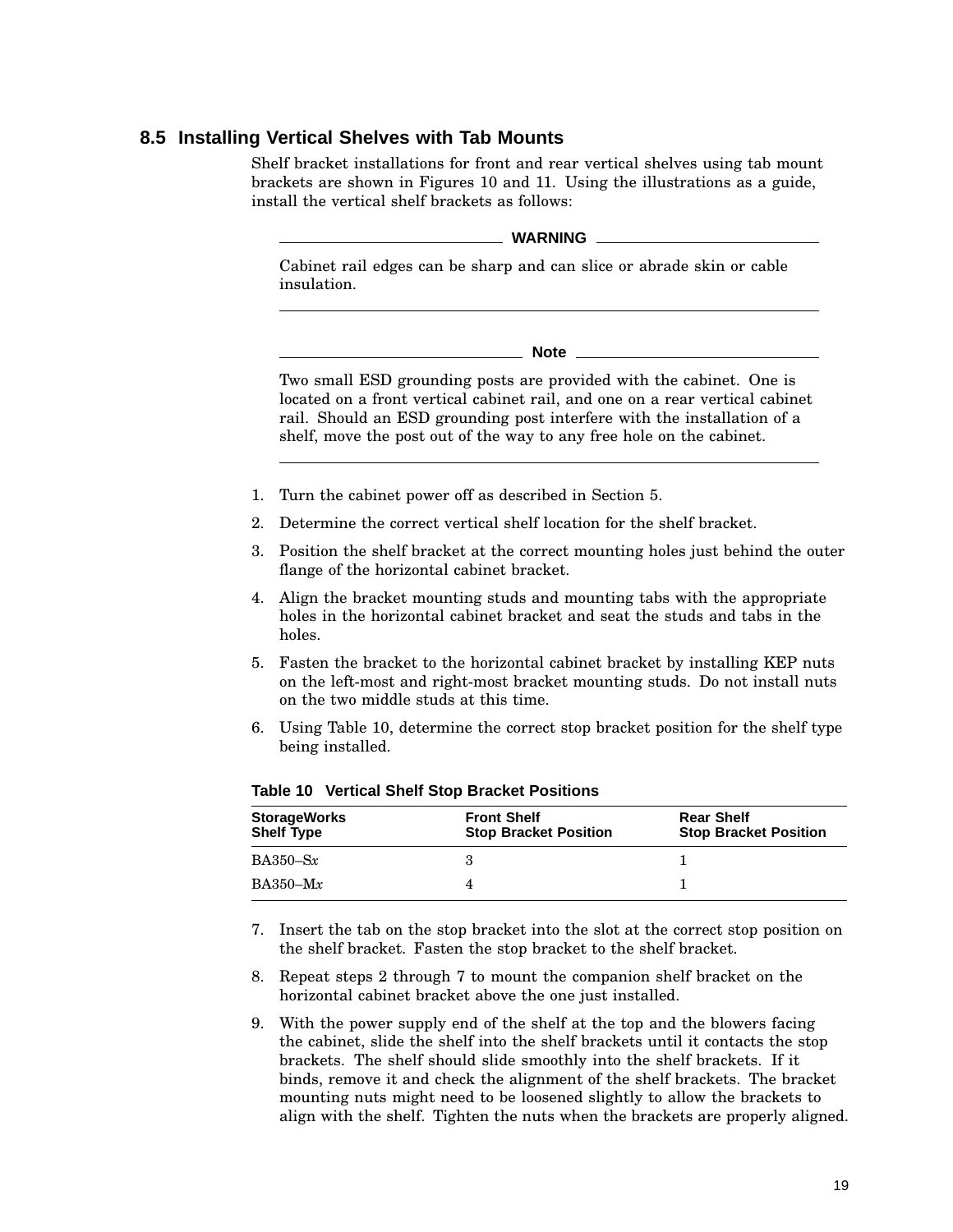10. Using Table 11, verify that you have the correct locking bracket part number for the shelf type and position (front or rear) being installed.

| <b>StorageWorks</b><br><b>Shelf Type</b> | <b>Front Shelf Locking</b><br><b>Bracket Part No.</b> | <b>Rear Shelf Locking</b><br><b>Bracket Part No.</b> |
|------------------------------------------|-------------------------------------------------------|------------------------------------------------------|
| $BA350-Sx$                               | 74–46441–01                                           | 74–46439–01                                          |
| $BA350-Mx$                               | 74–46441–02                                           | 74–46439–02                                          |

**Table 11 Vertical Shelf Locking Bracket Part Numbers**

11. Once the shelf is positioned within the shelf brackets, install the locking brackets with KEP nuts on the two middle mounting studs. Push each locking bracket against the shelf to seat it before tightening the nuts.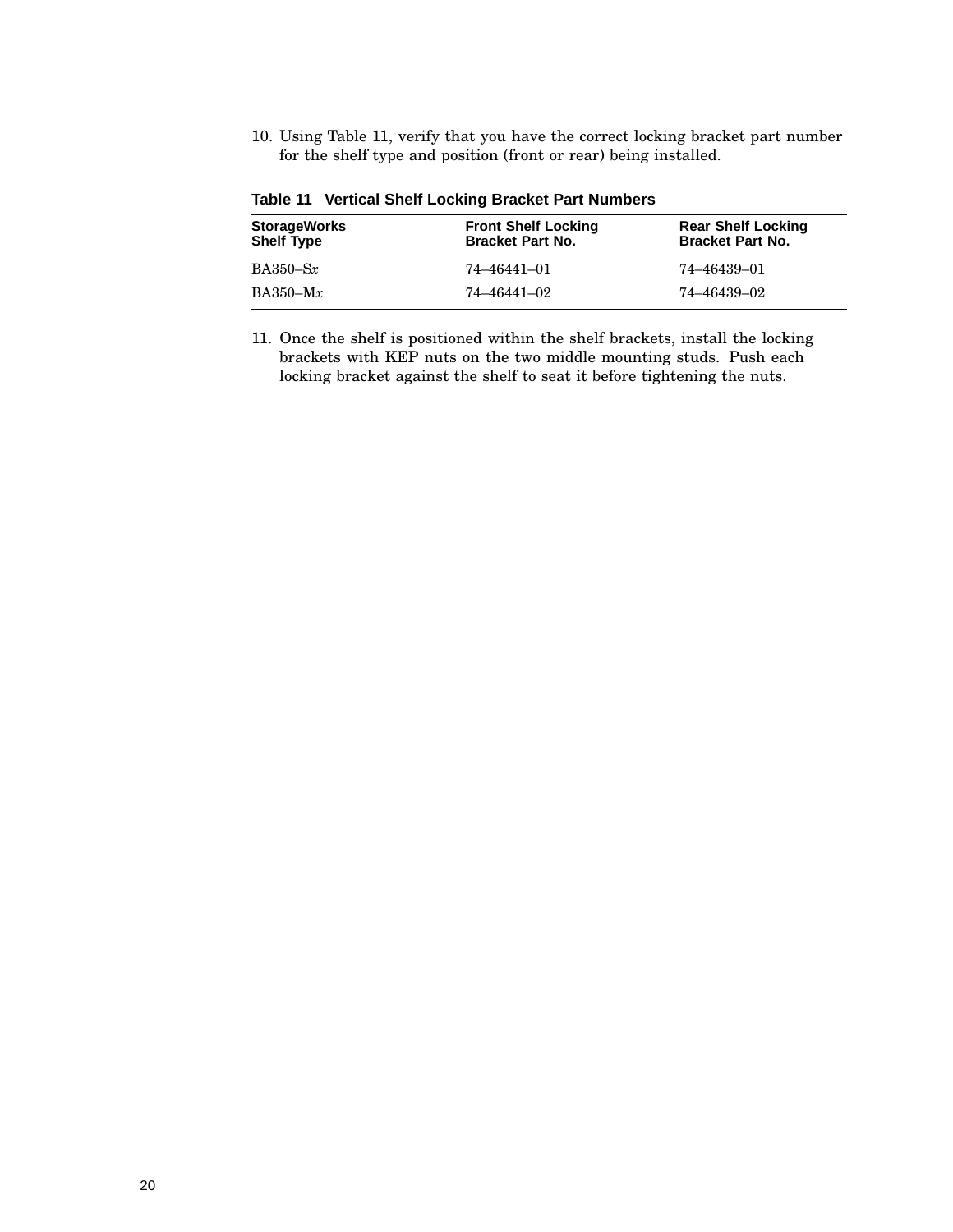

#### **Figure 10 Front Vertical Shelf Bracket Installation**

CXO-4075A-MC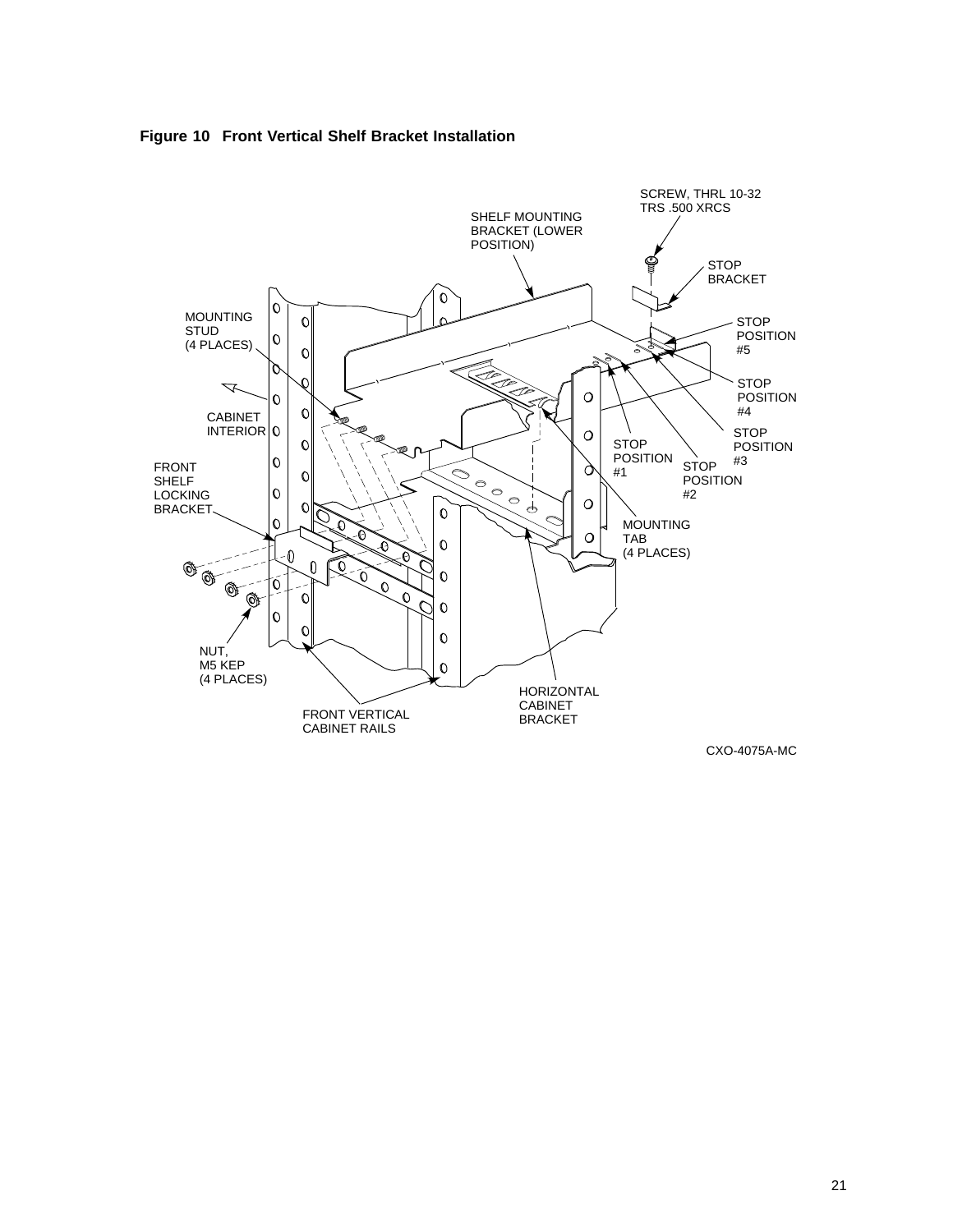

**Figure 11 Rear Vertical Shelf Bracket Installation**